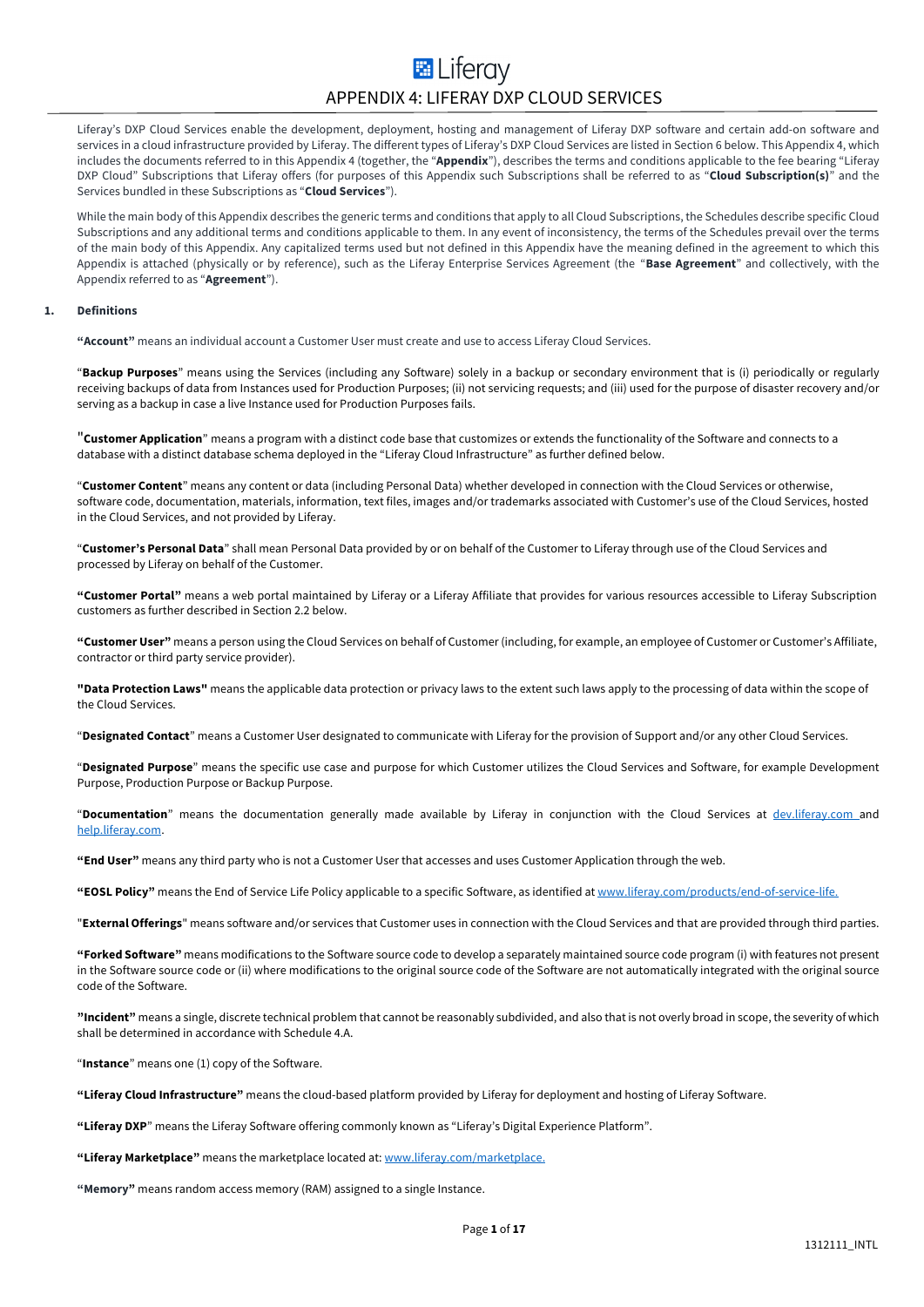

"**Non**-**Production Purposes**" means using the Cloud Services (including any Software) solely in a non-production environment, generally for the purposes of dev-integration, testing, quality assurance, staging, and user acceptance testing but excluding Development Purposes.

"**Production Purposes**" means using the Cloud Services (including any Software) in a production environment, generally to service live requests and to use live data and Software.

**"Personal Data"** shall have the meaning assigned to it by Data Protection Laws.

"**Services**" as defined in the Base Agreement shall for the purposes of this Appendix mean Cloud Services.

"**Sizing**" means the sizing of an Instance, which is determined by the number of vCPUs that will be accessible by, and the Memory assigned to, each Instance.

"**Software**" or "**Liferay Software**" means the software and corresponding Documentation that Liferay makes available for download as part of Cloud Services. Software shall not include third-party software applications that are made available through the Liferay Marketplace ("**Third-Party Marketplace Apps**"), Third-Party Software or generally available open source projects such as any Liferay branded community edition of the Software and/or other community projects.

"**Subscription Benefit(s)**" means one or more of the defined benefits described in Section 2 below.

"**Subscription Term**" has the meaning defined in Section 5 below.

**"Technical and Organizational Measures"** means commercially reasonable physical, administrative, physical and technical measures taken by Liferay in order to assure integrity, security and confidentiality of Personal Data as set forth at www.liferay.com/de/legal/cloud-services-data.

**"Third-Party Software"** means any software program, computer code, programming libraries, application programming interfaces, or other materials, (i) the intellectual property rights of which are not owned by Liferay or its Affiliates and (ii) which is not licensed to Customer under the EULAs set forth in the Base Agreement or this Appendix, but is licensed subject to the applicable license terms and conditions set forth in a file accompanying the Software (and for certain Software also at www.liferay.com/third-party-software).

"**Unit**" means the unit that is used to measure Customer's use of the Cloud Services as set forth in Section 6 or as agreed by the parties in an Order Form.

**"Updates"** means any and all software fixes, updates, upgrades, enhancements, additions, corrections, modifications, new versions and releases of Liferay Software, when and if they are made available.

"**Virtual CPU**" or "**vCPU**" means a virtual machine's virtual processor to which a physical CPU is assigned, in whole or in part.

#### **2. Benefits of the Cloud Services Subscriptions**

Cloud Services provide Customer with one or more of the following benefits as specified in the Schedule applicable to the relevant Cloud Subscription, as identified in Section 6 below, during the applicable Subscription Term ("**Subscription Benefits**"):

## **2.1 Cloud Access**

Liferay will provide Customer access to the respective Cloud Services which may include, as applicable, the Liferay Cloud Infrastructure (as further described in Schedule 4.B), any Instances of Liferay Software preinstalled by Liferay for Customer in the Liferay Cloud Infrastructure, for purposes of deployment, management, development, integration and hosting of the Customer Application, for which Customer has purchased a Cloud Subscription (collectively, "**Cloud Access**").

#### **2.2 Access to Customer Portal**

Liferay will provide Customer access to Liferay's Customer Portal during the Subscription Term. Liferay's Customer Portal provides Customer access to an expanding knowledge base, support information, compatibility information, checklists, FAQs, patching tools, Updates, newsletters, as well as access to all versions of Liferay Software throughout their respective life cycle as set forth in the EOSL Policy and the applicable Third-Party Software for electronic download from Liferay's Customer Portal ("**Customer Portal Access**"). The applicable Software made available through the Customer Portal for each Cloud Subscription and any end user license agreements ("EULAs") applicable to such Software are specified in the applicable Schedule identified in Section 6 below. Customer accepts and agrees to the terms of such EULA(s) as a precondition to receiving applicable Subscription Benefits in connection with such Software.

#### **2.3 Maintenance**

Liferay will periodically update the Cloud Services or make Updates for Liferay Software provided as part of a Cloud Service available for electronic download from Liferay's website, as further specified in the applicable Schedules ("**Maintenance**").

#### **2.4 Support**

Liferay (and/or a Liferay Business Partner, if applicable) will provide Customer with access to Liferay support for issues relating to Cloud Services (**"Support"**) through Liferay's web based issue tracker application to the Liferay support team for investigation or through phone and chat, as further described in Schedule 4.A.

#### **3. Subscription Fees**

Liferay charges a Fee for the Cloud Subscriptions based on the total number of Units of measure and certain other parameters like the applicable Support Level. The Units and other applicable parameters for Cloud Subscriptions are described in this Appendix (including the applicable Schedules) and identified in the applicable Order Form. While Customer has a Cloud Subscription entitling Customer to receive Cloud Services, Customer is required to purchase a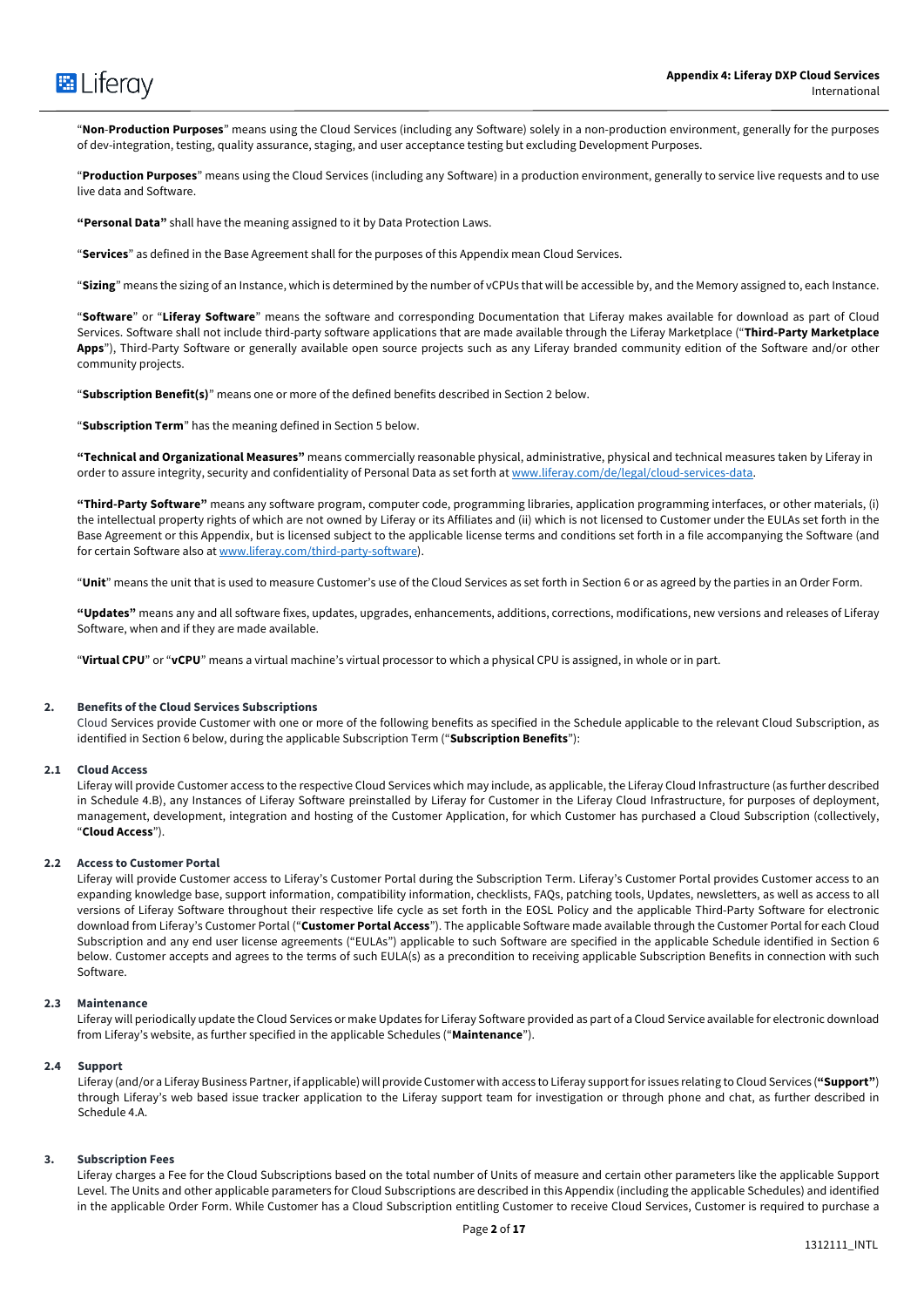

quantity of Cloud Subscriptions equal to the total number of Units applicable to that Cloud Subscription (including variants or components of the Software or Cloud Services) that Customer deploys, uses or executes. In addition, if Customer uses any of the Cloud Services to support or maintain Liferay Software (or any part thereof) or any software that is not Liferay Software then Customer must purchase Cloud Subscriptions equal to the amount of Units applicable to that Liferay Software for which Customer uses Cloud Services. If Customer terminates Subscriptions or does not renew Subscriptions within thirty (30) days after the termination or expiration of a Subscription Term and as a genuine pre-estimate of Liferay's losses and costs associated with reinstatement, Liferay reserves the right to charge Customer reinstatement Fees on a per Unit basis (the "Reinstatement Fee"), if and when Customer wishes to reinstate the terminated or expired Subscriptions. The Reinstatement Fee per Unit shall be equal to one hundred twenty percent (120%) of the Fees for the reinstated Subscription Services, agreed between Customer and Liferay as of the date of reinstatement, and pro-rated based on the lapsed period between the expiration or termination of the Subscription Term and the date the Subscription Services are reinstated.

#### **4. Use of the Services, Restrictions**

## **4.1 Account**

Customer is required to create an Account for each Customer User to access and use Cloud Services by providing a valid email address and creating a secure password. Customer remains fully responsible for confidentiality of credentials used by Customer Users to access their respective Accounts and any activity through those Accounts, either by End Users or third parties resulting of any unauthorized access to the Cloud Services. Customers may not (and may not allow third parties to) access the Services or, provide any third party access to the Services, in a manner that is intended to avoid Fees or to circumvent maximum capacity thresholds for the Cloud Services or otherwise increase the Cloud Service scope or level provided for each Customer.

#### **4.2 Use of the Services**

**(i) General.** Subject to Customer's compliance with the Agreement, Liferay grants to Customer a non-transferable, non-exclusive, worldwide (subject to any applicable export restrictions), non-sublicensable right to use the Cloud Services in order to deploy, develop, manage and host the Customer Application limited to the applicable Subscription Term and limited to and in connection with the Units for which Customer has purchased Cloud Subscriptions from Liferay or a Business Partner. Customer acquires only the right to use the Cloud Services and Software as set forth in this Appendix but does not acquire any rights of ownership in the Cloud Services or Software. Liferay reserves all rights to the Cloud Services (including any Software) not expressly granted to Customer. **(ii) Internal Use and Affiliates.** Customer's right to use is limited to Customer's internal purposes (which shall include use by or on behalf of Customer's Affiliates and Affiliates shall not be considered a third party for the purposes of this Section, provided that Customer remains responsible for the Affiliates' compliance with terms of the Agreement and any Order Form). The foregoing sentence is not intended to limit Customer's internal use of the Cloud Services (including any Software) to operate a web site and/or to offer Customer's own software as a service, which may be used and accessed by an unlimited number of End Users, provided such web site or service does not include a distribution of the Cloud Services (including any Software), in whole or in part. **(iii) Use by Third Parties.** The Cloud Services may be used under the terms of this Appendix by Customer Users, provided that Customer remains responsible for all of Customer's obligations under the Agreement and for the activities and omissions of Customer Users.

#### **4.3 Restrictions**

#### **4.3.1 General Restrictions**

The rights granted to Customer under this Appendix do not authorize Customer and Customer will not (and will not allow any third party to): (i) distribute, sell, rent any parts of the Cloud Services to a third party; (ii) reverse engineer, translate, modify, loan, convert or apply any procedure or process to the Cloud Services or any parts thereof in order to ascertain, derive, and/or appropriate for any reason or purpose, the source code or source listings of the software utilized by Liferay in the provision of the Cloud Services, Liferay Software or any trade secret information or process contained in the Cloud Services (except as permitted under applicable law or license terms applicable to the concerned item); (iii) execute or incorporate other software (except for approved software as more particularly identified in the Documentation or specifically approved by Liferay in writing) into the Cloud Services, or create a derivative work of any part of the Cloud Services including but not limited to, any software utilized by Liferay in the provision of the Cloud Services; (iv) remove any product identification, trademarks, trade names or titles, copyrights, legends or any other proprietary marking in the Cloud Services; (v) disclose the results of any benchmarking of the Cloud Services (whether or not obtained with Liferay's assistance) to any third party; (vi) use Cloud Services or Software for the purpose of building a competitive product or service to the Liferay Software or Cloud Services or copying the Software's or Cloud Services features or user interface; (vii) use the Cloud Services or Software to develop or enhance any (a) software that is not Software including but not limited to any open source version of Software (such as "Liferay Portal") or (b) derivative works of any software that is not Software or developing Forked Software; (viii) use any of the Cloud Services in violation of any applicable laws (including i. a. Data Protection Laws, export or IP laws) or for any illegal activities or promotion, solicitation or encouraging of illegal activities and substances; (ix) using Cloud Services in a manner that might affect availability and enjoyment of the Cloud Services by other users or third parties (such as unauthorized access to the accounts of other customers, harassing other users or third parties, any attempts to circumvent agreed limitations or the Cloud Service, intercepting, unauthorized monitoring or penetration, performance, vulnerability or security testing of the Cloud Service or breaching security measures, use for illegal or unlawful file sharing, launching or facilitating a denial of service attack (DoS) from or on Cloud Service, hacking, cracking, spoofing or defacing any portion of the Cloud Service, posting, transmitting or distributing spam mail, mass mailings, chain letters, any robot, spider, site search/retrieval application, or other automatic or manual process or device to retrieve or index data or "data mine"); or (x) using Cloud Services for any purposes that might impact life, health or environment or telecommunication services, as "miner" or "forder" of cryptocurrencies or using Cloud Services to operate a general-purpose proxy or "open proxy". For clarity and avoidance of doubt, distributing or otherwise providing access to any portion of the Cloud Services to a third party or using any of the Cloud Services for the benefit of a third party is a material breach of the Agreement, even though open source licenses applicable to certain software packages may give Customer the right to distribute those packages (and this Appendix is not intended to interfere with Customer's rights under those individual licenses).

#### **4.3.2 Non-Compliance and Remedies**

Customer agrees to indemnify, defend and hold Liferay harmless from and against any costs, losses, liabilities, claims or expenses (including reasonable attorneys' fees) arising out of any allegation or claim to the extent is based on a violation of Section 4.3.1. In addition, Customer agrees that as a remedy in case of a breach as set forth in Section 4.3.1 (vii) above, Customer will pay Liferay the Cloud Services Fees for each Unit for which Customer utilizes the Cloud Services or Software in connection with such software that is not Software as genuine pre-estimate of Liferay's losses and costs associated with such breach.

#### **4.3.3 Limiting Devices**

Customer is hereby notified that the Cloud Services may contain or be subject to time-out devices, counter devices, and/or other devices intended to ensure the limits of the rights granted to Customer under this Appendix will not be exceeded ("**Limiting Devices**"). If the Cloud Services contain or are otherwise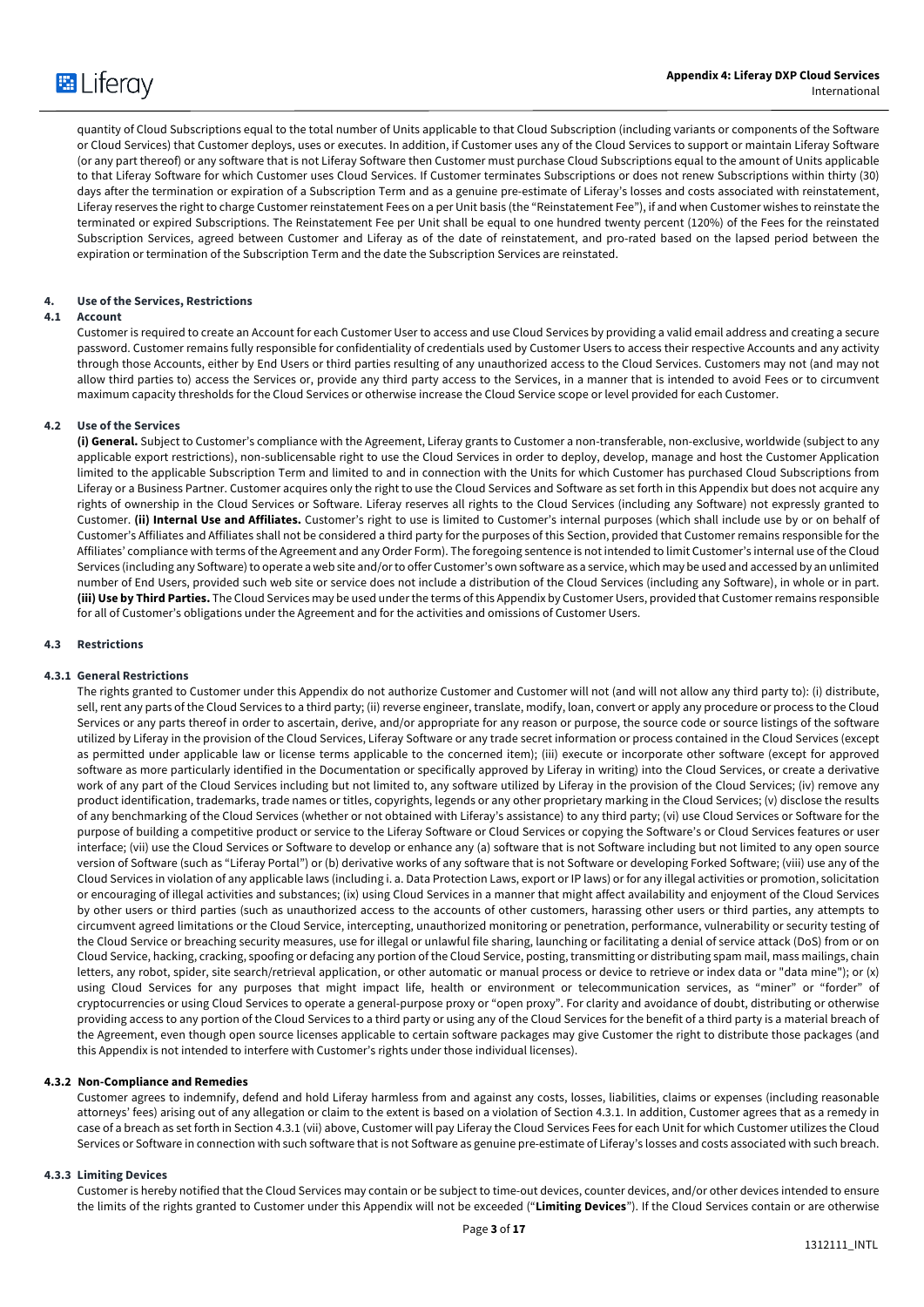

subject to Limiting Devices, Liferay will provide Customer with materials necessary to use the Cloud Services to the extent permitted. Customer may not tamper with or otherwise take any action to defeat, disable or circumvent a Limiting Device or timing or use restrictions that are built into, defined or agreed upon, regarding the Cloud Services, including but not limited to, resetting the Unit amount.

#### **4.3.4 Derivative Works**

Customer acknowledges and agrees that title to the Cloud Services including but not limited to, any software utilized by Liferay in the provision of the Cloud Services and each component, copy and modification, including but not limited to all derivative works, transformations, improvements or upgrades ("**Derivative Works**") whether made by Liferay, Customer or on Liferay's or on Customer's behalf, including those made at Customer's suggestion and all associated intellectual property rights, are and shall remain the sole and exclusive property of Liferay, its Affiliates and/or its licensors. As between Customer and Liferay, Customer shall own all independently developed code and documentation and any associated intellectual property rights developed by Customer or on Customer's behalf that are separate from the code base of the Software provided or otherwise made available as part of the Cloud Services (i.e. non-Derivative Works).

#### **5. Subscription Term, Termination and Suspension**

#### **5.1 Subscription Term**

Unless otherwise agreed by the parties in writing, Cloud Subscriptions (i) will begin on the date Liferay accepts Customer's order for the applicable Cloud Subscriptions (please note that the foregoing does not limit Customer's obligation to pay for Cloud Services that Customer previously used but for which Customer has not paid), (ii) will run for and have a minimum term of twelve (12) months, (iii) cannot be terminated for convenience by either party and (iv) may be renewed by the parties upon mutual agreement. The initial term and any renewal term are collectively referred to as the "**Subscription Term**".

#### **5.2 Suspension and Termination, Retention of Customer Content**

Without limiting other rights that Liferay may have, Liferay may suspend or terminate Customer's use of Cloud Services, disable access to the Cloud Service for Customer or Customer Users or take down Customer Content immediately, if Liferay reasonably believes Customer or Customer Users have breached the Agreement, applicable law or have violated or are violating any third party rights, without any liability to Customer and without obligation to refund any prepaid Fees to Customer and Customer will continue to incur applicable Fees for the Cloud Services during any suspension. Where appropriate and permitted under applicable law, Liferay will notify Customer of any suspension and reasons thereof and request rectification of the breach within a reasonable time frame specified by Liferay in the notification ("**Cure Period**"). If Customer fails to rectify violation of the Agreement within the Cure Period, then the Agreement will automatically terminate upon expiration of the Cure Period without any liability to Customer.

#### **6. Available Cloud Subscriptions Applicable Schedules**

Table 6 below sets forth various Cloud Subscriptions that Liferay offers. The applicable Schedules for each Subscription listed in Table 6 contain specific information,l terms and conditions regarding the relevant Cloud Subscriptions.

#### **Table 6**

| <b>Subscriptions</b>                | <b>Description</b>                                                                                                          | <b>Schedule</b> |
|-------------------------------------|-----------------------------------------------------------------------------------------------------------------------------|-----------------|
|                                     | Liferay DXP Cloud is Liferay's offering of "Liferay DXP" Software preinstalled                                              | 4.C             |
|                                     | in the Liferay Cloud Infrastructure.                                                                                        |                 |
|                                     |                                                                                                                             |                 |
|                                     |                                                                                                                             |                 |
|                                     |                                                                                                                             |                 |
|                                     |                                                                                                                             |                 |
|                                     |                                                                                                                             |                 |
| Liferay DXP Cloud                   |                                                                                                                             |                 |
|                                     | Enterprise Search for DXP Cloud Subscriptions provide certain search                                                        | 4.D             |
|                                     | server functionalities.                                                                                                     |                 |
|                                     |                                                                                                                             |                 |
|                                     |                                                                                                                             |                 |
| <b>Enterprise Search for</b>        |                                                                                                                             |                 |
| DXP Cloud                           |                                                                                                                             |                 |
| Liferay Analytics Cloud for DXP     | Liferay Analytics Cloud is a software-as-a-service ("SaaS") offering providing                                              | 4.D             |
| Cloud                               | data-driven insights that enable users to optimize digital experiences<br>created on Liferay DXP.                           |                 |
| Liferay Paid App                    | Liferay Paid Apps DXP Cloud Add-On Subscriptions provide for additional                                                     | 4.D             |
| DXP Cloud Add-On                    | coverage for Liferay apps available through Liferay's Marketplace.                                                          |                 |
| Third Party Add-On                  | Various Subscriptions to third party services and offerings.                                                                | 4.D             |
| <b>Designated Contacts</b>          | Designated Contacts DXP Cloud Add-On Subscription enables adding further                                                    | 4.D             |
|                                     | Designated Contacts.                                                                                                        |                 |
| <b>Extended Premium Support for</b> | Extended Premium Support Subscription extends the benefits associated                                                       | 4.D             |
| DXP Cloud                           | with the Premium Support Phase for Maintenance and Support of certain<br>Liferay Software into the Sustained Support Phase. |                 |
| Liferay Commerce for DXP Cloud      | Liferay Commerce for DXP Cloud is Liferay's digital commerce platform                                                       | 4.E             |
|                                     | preinstalled in the Liferay Cloud Infrastructure.                                                                           |                 |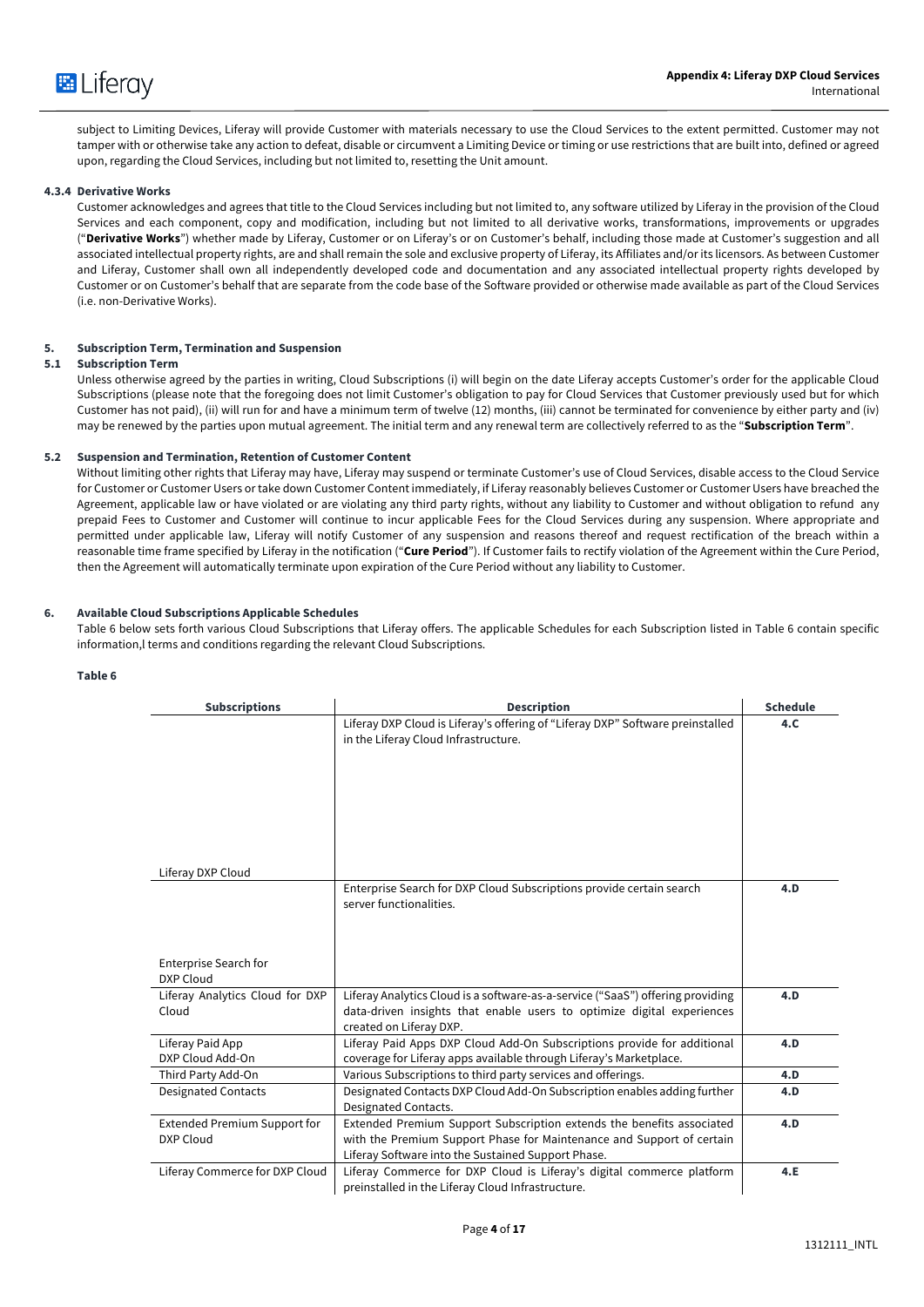

## **7. External Offerings, Content, Linking**

Certain External Offerings may be made available for use on or in connection with the Cloud Services. Each Customer is fully responsible for the choice of any External Offerings within a Customer Application. The availability of such External Offerings does not constitute any endorsement by Liferay nor implies that the External Offerings will interoperate with any Cloud Services (including any Liferay Software as applicable) regardless of whether an item of External Offerings is designated as Liferay "certified" or similar. Liferay does not provide any warranty, does not necessarily support and has not necessarily confirmed the validity, functionality or screened the content of such External Offerings and any use is at Customer's own risk. The terms and/or conditions that apply to Customer's use of any External Offerings within a Customer Application are as solely agreed upon between Customer and the External Offerings provider and do not apply to Liferay. Liferay and its licensors and vendors have no obligations and/or liability with respect to such third party or the External Offerings. If a Customer chooses to use External Offerings within a Customer Application, Customer authorizes Liferay to grant the External Offerings access to Customer Content, Customer Application, and applicable Accounts, in each case to the extent necessary to provide the External Offerings or for interoperability with the External Offerings. External Offerings may be removed from or be made no longer available through Cloud Services at any time, for example but not limited to if a takedown is required by law or court order or due to inconsistent interoperability. Customer may furthermore encounter links to non-Liferay websites, services, content or other external sources while using Cloud Services, which should not be interpreted as endorsement of Liferay of such third party sites or the company, products, services or content to which they link as they are not under Liferay control, Liferay has not reviewed or is otherwise responsible for them and Liferay is not responsible for the content of any linked site or any link contained in a linked site. If Customer decides to access any third party site, product or service linked through Cloud Services, Customer does so at Customer's own risk and agrees that Liferay is not responsible or liable for any loss or expenses that may result due to Customer's use of (or reliance on) the external site or content.

#### **8. Customer Content, Feedback**

#### **8.1 Liferay's Rights In The Content**

In order to make Cloud Services available to Customer, Customer gives Liferay, its Affiliates, subcontractors, and any third party service providers on whose services Liferay may depend to provide the Cloud Services a worldwide, royalty-free, perpetual, non-exclusive license to make, use, reproduce, prepare derivative works from, distribute, import, perform, transform and communicate to the public (including the right of making available) in any media Customer Content for the purpose of providing the Cloud Services to Customer. Liferay does not expect to access Customer Content or provide it to third parties except (a) as required by applicable law or regulation (such as responding to an audit, agency action, a subpoena or warrant); (b) as may be necessary to deliver, enhance or support the Cloud Services provided to Customer; (c) to prevent, detect or address fraud, security or technology issues; (d) to investigate potential breaches of Customer's agreements with Liferay or to establish Liferay's legal rights or defend against legal claims; or (e) to protect against harm to the property, rights, or safety of Liferay, its users or the public. Except as set forth in this section, Liferay obtains no rights in Customer Content under the Agreement. Customer represents and warrants that Customer owns all rights in, or has received a valid license to use the Customer Content, with rights or license sufficient to enable any activities in connection with the Cloud Services. Customer must provide all required and appropriate warnings, information and disclosures as may be required due to the nature of the Customer Content.

#### **8.2 Customer Responsibilities**

- **8.2.1** Customer is solely responsible for the Customer Content used with or made available through Customer's use of the Cloud Services, including but not limited to the Customer Content's compliance with applicable laws (including any applicable export laws or Data Protection Laws), the Customer Content's compliance with the Agreement, the right to use such Customer Content, and administering take down notices related to the Customer Content and Customer will remove immediately any Customer Content that does not meet these compliance requirements. Customers will not use the Cloud Services to store, create, transmit, share, publish, modify, or deploy Customer Content that is (i) violating laws, regulations or violates, misappropriates or infringes or is invasive of rights of any third parties, (ii) regulated under the International Traffic in Arms Regulations (ITAR); (iii) is malicious or contains technology that may damage, interfere with, or intercept any system, program or data, including viruses, worms, trojan horses, time bombs or other harmful or disruptive components; (iv) is threatening, abusive, harassing, defamatory, slanderous, libelous, derogatory, or violent; (v) is vulgar, obscene, bigoted, hateful, disparaging, or that advocates racial or ethnic intolerance; or (vi) is profane, scandalous, pornographic, pedophilic, indecent, or otherwise objectionable; (vii) harm minors in any way; (viii) deceives or misleads the addressee about the origin of such messages or communicates any information which is grossly offensive or menacing in nature; or (ix) infringes any patent, trademark, copyright or other proprietary rights. Customer may be required upon a reasonable request by Liferay to provide Content or other information as may be reasonably necessary to ensure Customer's compliance with the Agreement. Customer will immediately respond to any notice that Customer receives claiming that Customer Content violates laws, this Agreement or a third party's rights, including, as applicable, notices under the applicable copyright laws, and take corrective action, which may include but is not limited to promptly removing any such Customer Content. Customer will maintain a policy to respond to any and all such requests that Customer may receive regarding Customer Content. Liferay however reserves the right to suspend or terminate Customer's use of or access to the Cloud Services immediately and without liability to a Customer if any Content breaks any applicable law, requires additional consent or permission a Customer has not obtained, or does not comply with the Agreement. Customer is responsible for ensuring that Customer Content is authorized for export, distribution and use under the Export Administration Regulations (EAR) and other export control laws and regulations that may be applicable based on Customer's use of the Cloud Services.
- **8.2.2** Customer agrees to indemnify, defend and hold Liferay harmless from and against any costs, losses, liabilities, claims or expenses (including reasonable attorneys' fees) arising out of any allegation or claim to the extent is based on (i) Customer Content, (ii) the combination of Customer Content with other applications, content or processes, or (iii) any claim or allegation that Customer Content infringes or misappropriates the intellectual property rights of any third party.
- **8.2.3** Customer is solely responsible for assessing if the backup functionalities that Liferay may provide as part of the Cloud Services are sufficient for Customer's purposes and needs. Between Liferay and Customer, Customer is responsible for taking security precautions for backing up Customer Content and for any other measures, that Customer deems necessary to ensure that Customer Content is not lost. Customer may lose any of the Customer Content for which Customer does not maintain a copy outside of the Services. Liferay and/or any of its vendors are not responsible to Customer, Customer Users or any third party, if Content is lost or deleted.

#### **8.3 Feedback**

Within the scope of this Appendix Customer may submit feedback, including comments, information, enhancement requests, recommendations, corrections, and ideas regarding the Cloud Services (collectively "Feedback"). Customer confirms that such Feedback is not confidential information of Customer or any third party, but shall be deemed Liferay's Confidential Information. Customer grants Liferay a worldwide, perpetual and irrevocable license to use any and all Feedback for any purpose, including but not limited to incorporating such Feedback as Liferay's own into its products and services without any obligation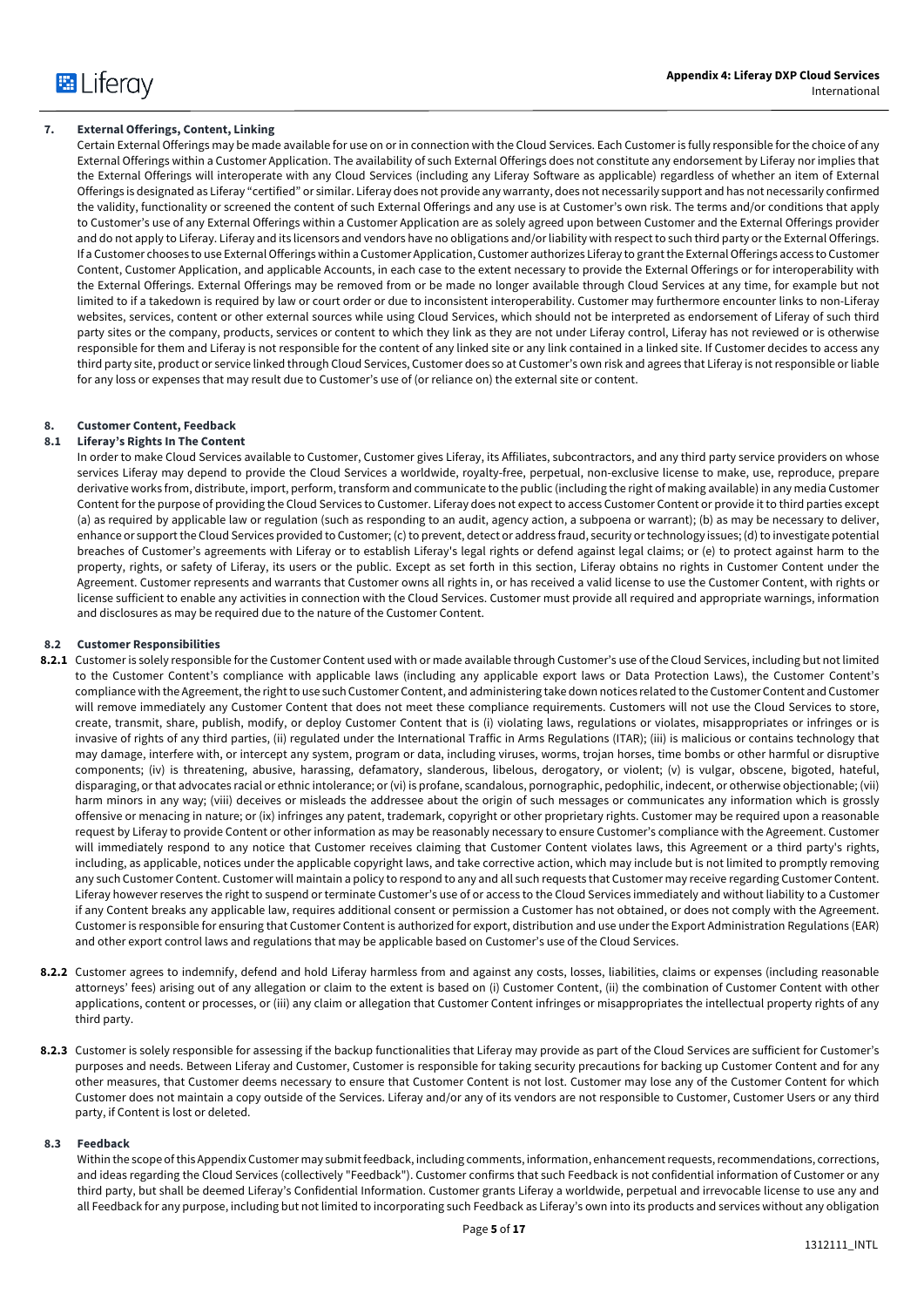to account to Customer in any way, which shall include without limitation, no attribution or compensation obligations, etc., and Liferay shall be the owner of any products and services it creates based, directly or indirectly on Customer's Feedback.

#### **9. Non-Compliance**

Customer will immediately notify Liferay if Customer suspects someone has breached Customer's obligations with respect to Customer's use of the Cloud Services, or has obtained unauthorized access to Customer's Accounts, the Customer Content and/or Cloud Services. If Liferay has reason to believe that Customer or Customer Users have breached the Agreement, subject to confidentiality obligations of the Agreement, Liferay or its designated agent may inspect Customer's use of the Cloud Services, including Customer's Accounts, Customer Content and records, to verify Customer's compliance with the Agreement. Customer will not interfere with Liferay's monitoring activities and will provide Customer Content or other information regarding Customer's Accounts and/or Customer Content as may be reasonably requested by Liferay to ensure that Customer's use of the Cloud Services complies with the Agreement.

## **10. Indemnification**

#### **10.1 Obligations**

If an unaffiliated third party initiates a legal action against Customer (such action, a "**Legal Action**") and that Legal Action includes an allegation that Liferay's provision of Liferay Cloud Infrastructure Services and any Software provided as part of the Cloud Subscription Services ("**Cloud Content**") directly infringes the third party's copyrights, trademarks or misappropriates the third party's trade secret rights ("**Third Party Rights**"; and, such allegation within a Legal Action, a "Claim") and Customer has complied with and remains in compliance with the terms of this Section 10, then, subject to the other terms in this Section 10, Liferay will (i) defend Customer against the Claim and (ii) pay costs, damages and/or legal fees that are included in a final judgment against Customer (without right of appeal) or in a settlement approved by Liferay that are attributable to Customer's use of the Cloud Content.

#### **10.2 Remedies**

If an injunction against Customer's use of any Cloud Content is obtained pursuant to a Claim, Customer's use of Cloud Content is found by a court to infringe Third Party Rights or if Liferay believes that such a finding, injunction or a Claim is likely, then Liferay may, at its option and expense do one or more of the following: (i) obtain the rights necessary for Customer to continue using the Cloud Content consistent with the Agreement; (ii) replace the infringing portion of the Cloud Content with functionally equivalent components that are not infringing Third Party Rights; (iii) modify the Cloud Content so that it does not infringe Third Party Rights anymore ((i)-(iii) collectively referred to as "**IP Resolutions**"); or (iv) if none of the IP Resolutions is available on a basis that Liferay finds commercially feasible, then Liferay may terminate the Agreement and/or the applicable Order Form without further obligations to Customer under this Section 10.2 or any other liability for such termination, discontinue providing the Cloud Content to Customer, disable Customer's access to the affected Cloud Services and, if Customer then returns and discontinues use of all items of affected Cloud Content in Customer's possession that are the subject of the Claim, Customer will receive a pro rata refund based on the time remaining under the applicable Cloud Subscription as of the effective date of such termination. If Customer chooses not to return any or some of the affected Cloud Content upon termination by Liferay in accordance with this Section 10.2, Customer shall bear the sole risk of any costs, damages and/or attorney's fees arising from Customer's continued use of the Cloud Content following Customer's receipt of Liferay's termination notice, and shall indemnify and hold Liferay harmless from such costs, damages and/or attorney's fees.

## **10.3 Conditions**

As conditions precedent to Liferay's obligations to Customer under this Section 10, Customer must (i) be current in the payment of all applicable Subscription Fees prior to a Claim or threatened Claim; (ii) notify Liferay in writing of the Claim promptly, but in no event later than ten (10) days of receipt of the Claim for which relief is sought under the Agreement; (iii) provide Liferay with the right to control and conduct the defense of the Legal Action (to the extent the Legal Action is related to the Claim) with counsel of its choice and to settle such Claim at its sole discretion; (iv) not assert or have asserted or have encouraged or assist any third party to assert, against Liferay or any of its Affiliates, customers or Business Partners, any claim that Liferay or a Liferay product infringes copyrights, patents or trademarks, or misappropriates trade secret rights; and (v) cooperate with Liferay in the defense of the Claim.

#### **10.4 Exclusions**

Notwithstanding the foregoing, Liferay will have no obligations under Section 10 with regard to any Claim to the extent that it is based upon (i) a modification of the Cloud Content not made by, or at the written direction of, Liferay (ii) Liferay's compliance with any designs, specifications or instructions provided by Customer; (iii) use of the Cloud Content in combination with products, data or business methods not provided by Liferay, if the infringement or misappropriation would not have occurred without the combined use; (iv) facts or circumstances constituting a breach of the Agreement; (v) use of any release of the Cloud Content if, as of the date of a Claim the infringement or misappropriation would not have occurred through use of a more recent release of the Cloud Content, as applicable; (vi) any use of the Cloud Content by Customer other than for Customer's internal use; (vii) use by Customer after notice by Liferay to discontinue use of all or a portion of the Cloud Content to avoid infringement or misappropriation; (viii) a claim or lawsuit by Customer against a third party (or results from or arises out of such claim or lawsuit); or (ix) allegations associated with software, technology, products or other subject matter other than Cloud Content (including, but not limited to allegations associated with any legal action other than the Claim, including any allegations that remain after the Claim is resolved), and Customer assumes full responsibility for fees, costs and damages associated with defending, settling and/or paying any resulting judgment or settlement in connection with software, technology or products that are not Cloud Content.

#### **10.5 Sole Remedies**

No express or implied warranties by Liferay or its Affiliates are created as a result of this Section 10. To the maximum extent permitted by law, this Section 10 states Customer's sole and exclusive remedies and Liferay's sole obligations for claims arising from or related to copyrights, patents, trademarks, trade secrets or any other intellectual property rights as relates directly to the Cloud Subscription Services and Cloud Content and supersedes any other Liferay obligation related to the subject matter of this Section 10 (including, but not limited to, indemnification, breach of warranty, and/or breach of contract under the Agreement). For the avoidance of doubt, the terms of this Section 10 shall apply in the place of, and Customer expressly waives any rights, and releases Liferay from any obligations, under the terms of any other warranties or terms relating to intellectual property rights or remedies, including without limitation indemnification terms or conditions that may be included in the Base Agreement. If there are any other applicable indemnity coverage or remedies available to Customer related to intellectual property infringement under the Base Agreement, Customer agrees that the total of all benefits payable under all such provisions will not exceed the total damages, costs, and expenses incurred by Customer, and that Liferay will pay only its proportional share of such total damages, costs, and expenses subject to the limitations of liability set forth in the Base Agreement. To avoid any doubt, nothing in this Section 10 derogates from the limitations and exclusions of liability under Section 7 of the Base Agreement.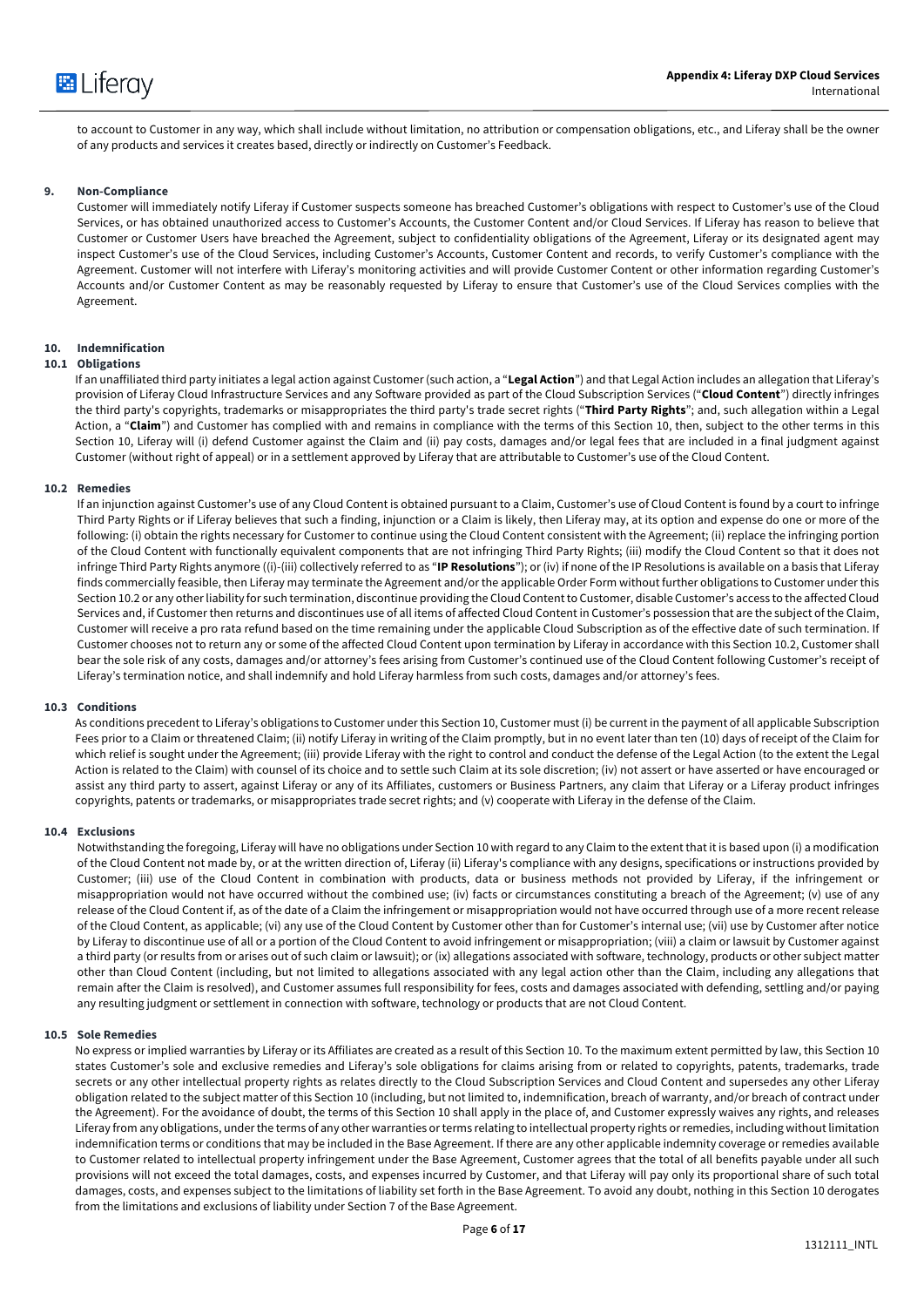## **11. Data Privacy and Security**

- **11.1** Information as to whether, what and how Customer data may be processed through Cloud Services can be found at: https://www.liferay.com/legal/cloudservices-data.
- **11.2** Customer agrees that for purposes of processing of Customer's Personal Data through the Cloud Services Liferay acts as data processor and is appointed and authorized to process such Personal Data on behalf of Customer in accordance with Customer's instructions and in accordance with the terms of the Agreement (including Liferay's confidentiality obligations set forth in the Base Agreement) and only to the extent required in order to provide the Cloud Services to Customer but for no further purposes. The Parties agree that Customer's instructions are properly documented in the Agreement. Processing of Personal Data for any other purposes requires a prior written agreement between the Parties.
- **11.3** Customer acknowledges that for purposes of delivering the Cloud Services Liferay engages the Affiliates and subcontractors identified at www.liferay.com/legal/cloud-services-data as sub-processors, and that such sub-processors are located in territories world-wide that may not have the same level of protection as the country of the origin of Personal Data. Customer authorizes Liferay to engage the aforementioned and additional subprocessors ("Sub-processors"), provided that: (i) Liferay imposes obligations on the Sub-processors with regard to processing of Personal Data that shall be not less strict than those agreed between Customer and Liferay in this Section; (ii) as between Liferay and Customer, Liferay remains responsible for processing of Personal Data by its Sub-processors and liable for any violations of Liferay's obligations under the Agreement; (iii) Liferay maintains at all times the current list of Sub-Processors available at: https://www.liferay.com/legal/cloud-services-data; and (iv) Customer may object to an appointment of an additional Sub-processor by Liferay due to justified concerns regarding such Sub-processors' ability to comply with the data privacy and security obligations applicable to Liferay under the Agreement. Upon receipt of Customer's objection specifying the concerns, Liferay and Customer will enter into good faith negotiations to address Customer's concerns. If Parties should not be able to agree on measures to resolve Customer's concerns in due time, either party may terminate the Agreement without liability to the other party.
- **11.4** Throughout the term of the Agreement Liferay will maintain commercially reasonable and appropriate Technical and Organizational Measures **("TOM")** to protect any Personal Data stored by Customer in the Cloud Service. Liferay may at its sole discretion update its TOM at any time and without notice to Customer, provided, however, that any such updates shall not materially reduce the security and data protection standards set forth in the TOM applicable as of the Order Form Effective Date of the Order Form governing Customer's use of the applicable Cloud Service.
- **11.5** Each party shall comply with its respective obligations under the Data Protection Laws. As the party in control of Personal Data, Customer is at all times responsible for assessing if the contractual assurances, TOM implemented and backup functionalities offered by Liferay are appropriate for the Personal Data Customer intends to upload to the Cloud Services in accordance with the Data Protection Laws. Customer shall refrain from uploading to and/or, if required to assure compliance with the Data Protection Laws, remove, Personal Data from the Cloud Services to the extent processing of such Personal Data through the Cloud Service would constitute a violation of the Data Protection Laws applicable to such Personal Data. To the extent required under applicable laws, Customer will obtain any necessary consent from, provide any required notification and/or information to the data subjects, and reply to the requests of the data subjects exercising their rights under the Data Protection Laws with regard to the Personal Data Customer transfers, uploads or stores in the Cloud Services. As between the parties, Customer is solely responsible for its own secure use of the Cloud Services, including, without limitation, compliance with Customer's own security policies, its use and distribution of access credentials.
- **11.6** Either party shall inform the other party of any security incident resulting in unauthorized alteration, disclosure, destruction or loss of Customer's Personal Data stored in the Cloud Services without undue delay ("**Security Incident**"). The Parties shall cooperate in good faith to investigate the reasons and consequences of the Security Incident and take reasonable steps to address the Security Incident and prevent future Security Incidents. Liferay may provide such notifications either via email notification to the email address associated with the applicable Designated Contacts and/or notification within the Cloud Service.
- **11.7** Upon Customer's written request to be made no later than fourteen (14) days upon expiration of Customer's Cloud Services Subscription, Liferay will provide Customer with access to the Cloud Services for up to a fourteen (14) day period starting from the date of receipt of Customer's request, solely for purpose of retrieval of Customer's Content, which includes Customer's Personal Data stored in the Cloud Services. Liferay shall have no obligation to maintain and will irretrievably remove the Content upon expiration of a thirty (30) day period after expiration of Customer's Subscription that provides for access to the Cloud Services.
- **11.8** Where Customer is established in the EEA, Switzerland or UK and unless otherwise agreed between the parties in the applicable Order Form, the terms of the Data Processing Addendum available at www.liferay.com/legal as of the Order Form Effective Date ("DPA") apply to the processing of Customer's Personal Data by Liferay and are incorporated in the Agreement and Customer's execution of the applicable Order Form governing the use of Cloud Services by the Customer shall be deemed as its execution of the DPA.
- **11.9** Where the Customer is not established in any of the territories mentioned in the previous sentence, Customer may enter into the DPA with Liferay, by adding a reference to the DPA to the Order Form applicable to the relevant Cloud Services, in which case the DPA will apply to the processing of Customer's Personal Data by Liferay and will be considered incorporated in the Agreement and Customer's execution of the applicable Order Form governing the use of Cloud Services by the Customer will be deemed as its execution of the DPA.
- **11.10** In any event of inconsistencies between the terms of the DPA and this Section 11, the terms of DPA shall prevail in relation to the Customer's Personal Data.
- 11.11 For clarification, either party understands and agrees that processing of the business contact data of the employees or third parties involved in the initiation or maintenance of the Agreement, performance or use of Subscription Benefits of the Agreement on behalf of the other party does not constitute data processing on behalf of that other party. Liferay processes such business contact data only for purposes of the initiation and maintenance of the Agreement, performance or using Subscription Benefits of the Agreement but for no other purpose in accordance with its privacy statement at: www.liferay.com/privacypolicy.

#### **12. Monitoring of Customer's Use of the Service**

Liferay may use solutions or technologies that monitor Customer's usage statistics while using the Cloud Services. Liferay will use such usage statistics related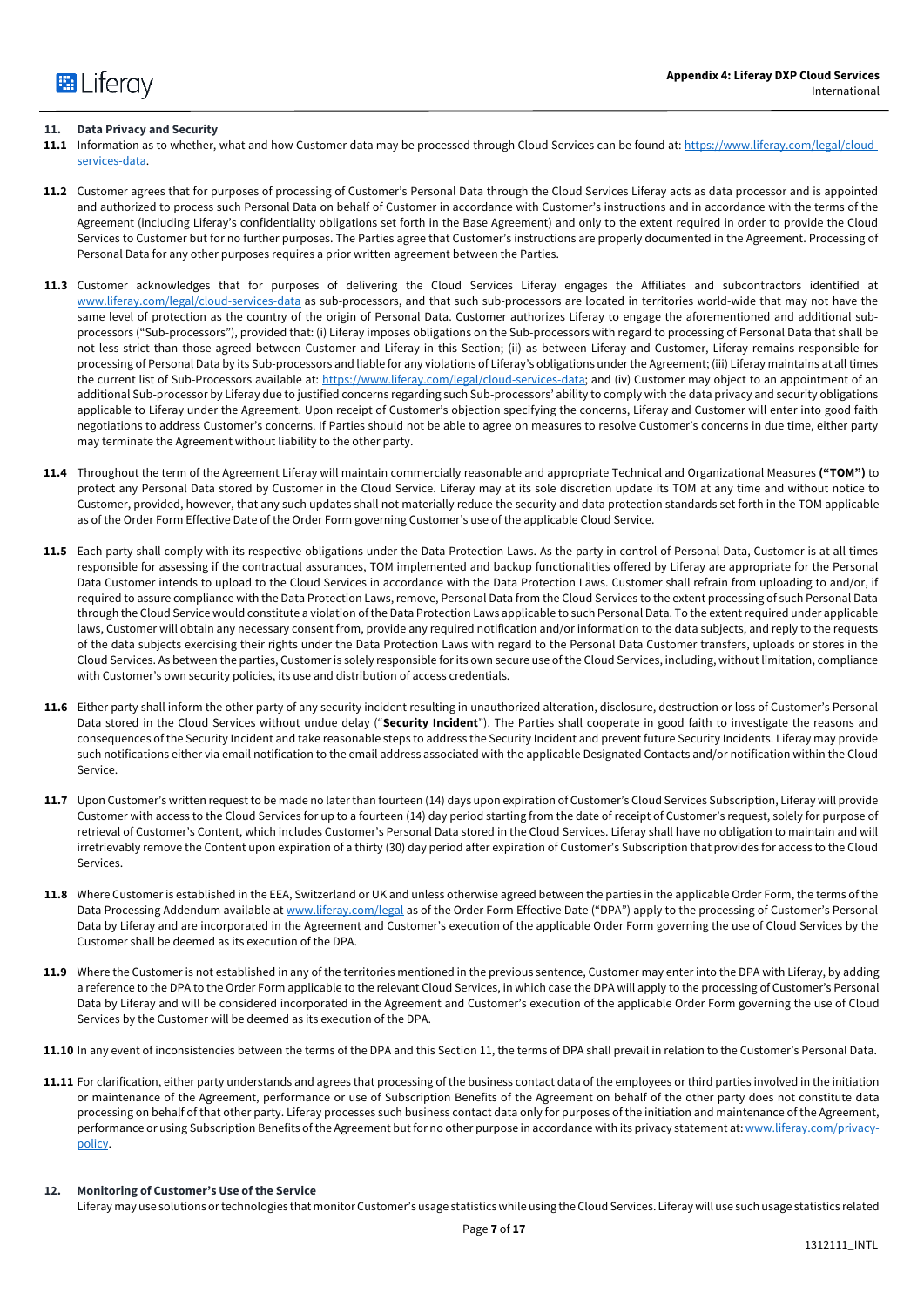

to Customer's use of the Cloud Service in accordance with the Privacy Policy posted at https://www.liferay.com/privacy-policy\_only to improve Liferay offerings, to assist a Customer in its use of the Liferay offerings and to monitor Customer's compliance with the use restrictions applicable to the Cloud Service as set forth in this Appendix. Liferay may collect and use, for any purpose, aggregated anonymous usage data about Customer's use of the Cloud Services.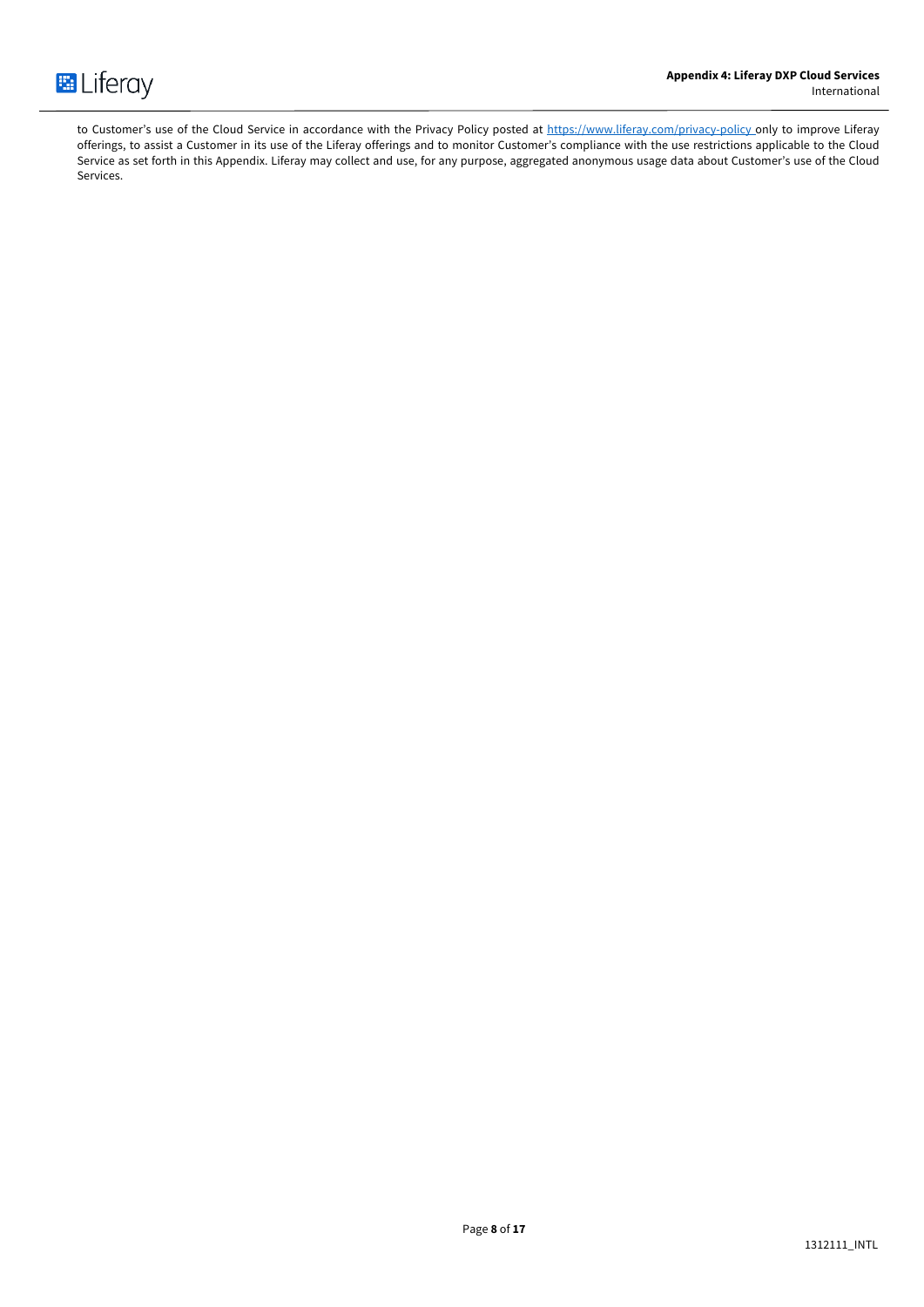# **E** Liferav SCHEDULE 4.A: SUPPORT

Liferay will provide Support to Customer according to the terms of this Schedule 4.A.

#### **1. Severity Levels**

The severity level for a particular Incident is determined through a mutual discussion between Customer and Liferay, and based on the business impact of the issue.

Severity 1 ("High") Incidents: A Severity 1 Incident means (i) for purposes of the Liferay Cloud Infrastructure (a) the production environment for the Customer Application is completely shut down or severely impacted or (b) the non-production environment for the Customer Application is completely inaccessible; or, (ii) for purposes of Liferay Software (a) production environment system is severely impacted, or (b) system operations or mission-critical applications are inoperable, or (c) mission-critical applications that have experienced repeated material system interruptions that are effectively making the applications inoperable.

Severity 2 ("Normal") Incidents: A Severity 2 Incident means (i) for purposes of the Liferay Cloud Infrastructure the non-production environment for the Customer Application is functioning with limited capabilities or is unstable with periodic interruptions; or, (ii) for purposes of Liferay Software (a) the system is functioning with limited capabilities, or (b) is unstable with periodic interruptions, or (c) mission critical applications, while not inoperable, have experienced material system interruptions.

Severity 3 ("Low") Incidents: A Severity 3 Incident means (i) for purposes of the Liferay Cloud Infrastructure any environment for the Customer Application is fully functional, but there are observed errors that do not impact the usability of an environment; or, (ii) for purposes of Liferay Software the system is fully functional, but there are observed errors that do not impact the usability of the system.

Liferay will work on Incidents designated as Severity 1 twenty-four (24) hours a day, seven (7) days a week, ("**24x7**"), provided that if resolution of a Customer's issue requires input from members of Customer's support team and they are not available to work during those hours, Liferay reserves the right to lower the severity level to match the actual business impact, if applicable, until Customer's support team is available to support the incident on a 24x7 basis.

#### **2. Designated Contacts**

Liferay will provide Support to Customer only through communication with the Designated Contacts. Customer may designate up to the number of Designated Contacts described in the table below based on the number of Subscriptions for Production Purposes Customer has purchased. Customer may add Designated Contacts by purchasing additional "Designated Contact Add-on" Subscriptions. Customer shall use commercially reasonable efforts to maintain consistent Designated Contacts during the relevant Subscription Term, provided that Customer may change its Designated Contacts from time to time as a result of changes in employment responsibilities, transfers, leaves of absence, resignation or termination of employment of such individual. Customer may not use a single Designated Contact to act as a mere forwarding service for other of Customer's personnel.

#### **Table 4.A-2**

| <b>Number of Subscriptions</b><br>for Production Purposes | <b>Designated Contacts</b> |
|-----------------------------------------------------------|----------------------------|
| 1 to 4                                                    |                            |
| $5$ to $8$                                                | 6                          |
| 9 to 12                                                   | q                          |
| 13 to 16                                                  | 12                         |
| 17 to 20                                                  | 15                         |
| 21 and over                                               | 18                         |

## **3. Acknowledge Receipt Times**

Customer may report Incidents to Liferay in accordance with the provided contact information, currently at https://www.liferay.com/group/customer/support/contact/world-wide-support. Once Customer has contacted Liferay about an Incident, Liferay will provide an acknowledgement of receipt within the applicable time frame specified below, in accordance with Customer's appropriate Support Services Level. Bug fixes will be delivered to Customer's Designated Contacts. As used in this Section, a receipt acknowledgment means a qualified Liferay engineer has been assigned to the Incident and has begun to work to resolve the Incident.

#### **Table 4.A-3**

| <b>Acknowledge Receipt</b><br><b>Time</b> |
|-------------------------------------------|
| 1 clock hour                              |
| 2 Business Hours                          |
| 1 Business Day                            |
|                                           |

#### **4. Support Exclusions**

Liferay is not obligated to provide Support in the following situations:

- i. Software or Cloud Service has been modified, changed, damaged by Customer in any way, except as provided in the applicable Documentation or otherwise as directed by or under agreement with Liferay, with or without malicious intent;
- ii. the Incident is caused by Customer's negligence, malicious intent, or hardware malfunction, or other causes beyond the reasonable control of Liferay;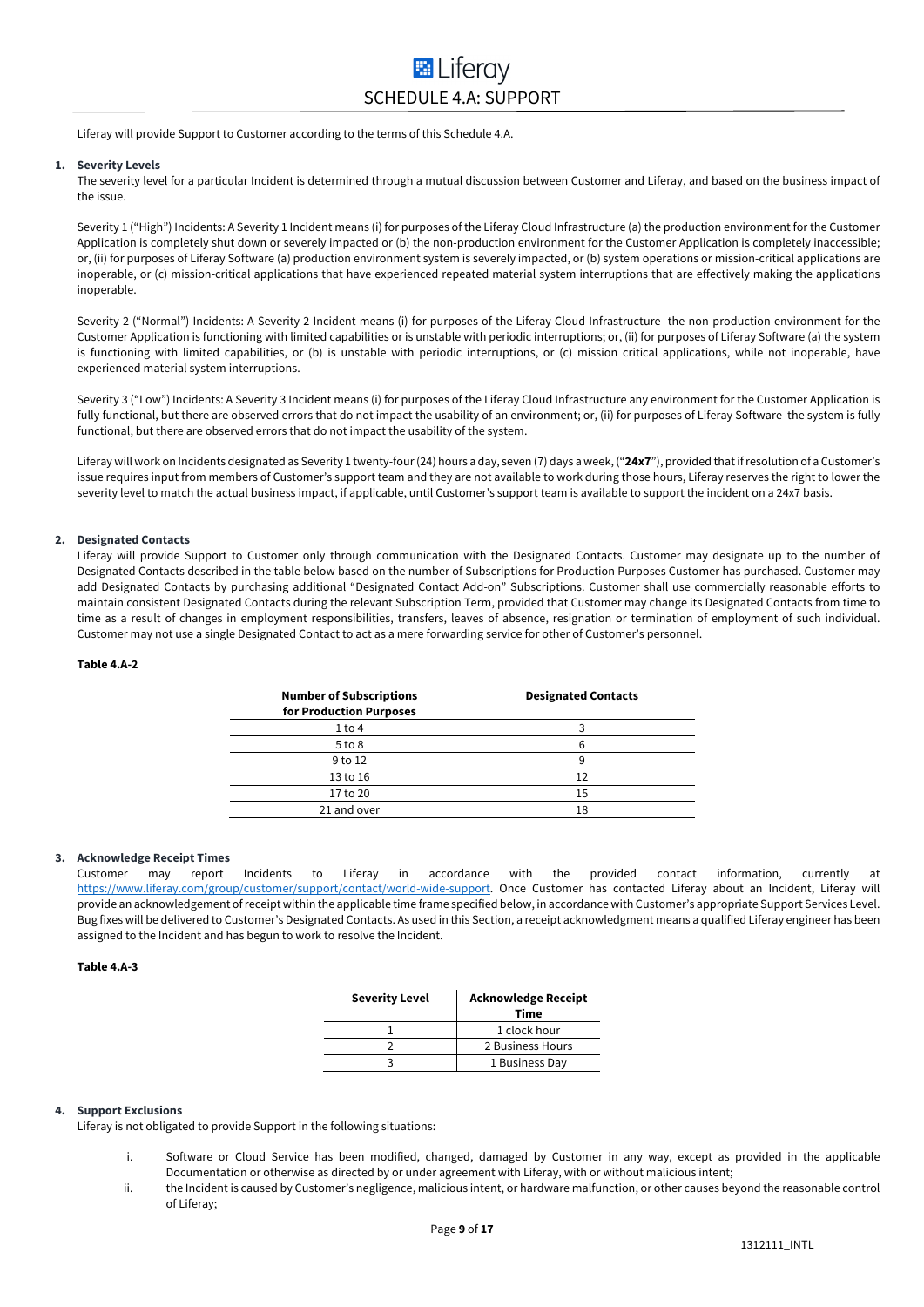

iii. the Incident is caused by Third-Party Software, unless the Third-Party Software

- causes the Software to not substantially conform to the Documentation;
- iv. Customer has been previously provided a fix for an Incident reported to Liferay and where Customer has not installed such fix within fortyfive (45) days after its being given to Customer; and/or
- v. Where Liferay has discontinued Services for the version of the Software in accordance with the EOSL Policy.

Notwithstanding the above, Liferay may nevertheless, but is not obligated to, provide Support to Customer in the above cases (i)-(v).

## **5. Conditions for Providing Support**

Prior to logging an Incident with Liferay, Customer will use commercially reasonable efforts to diagnose the nature of the Incident to ensure that it is resident in the Software or Cloud Service and not a third-party application or component. During the collaborative initial phase of reporting an Incident, Customer will reciprocate a reasonable level of time and resources in accordance with the severity of Incident. Customer acknowledges that Liferay's ability to perform certain Support may be conditioned upon access to and completeness of certain of Customer's information as reasonably requested by Liferay. Such information may include, but is not limited to, the type of hardware Customer is using, a description of the Incident for which Customer seeks Support, and any other additional software Customer is using.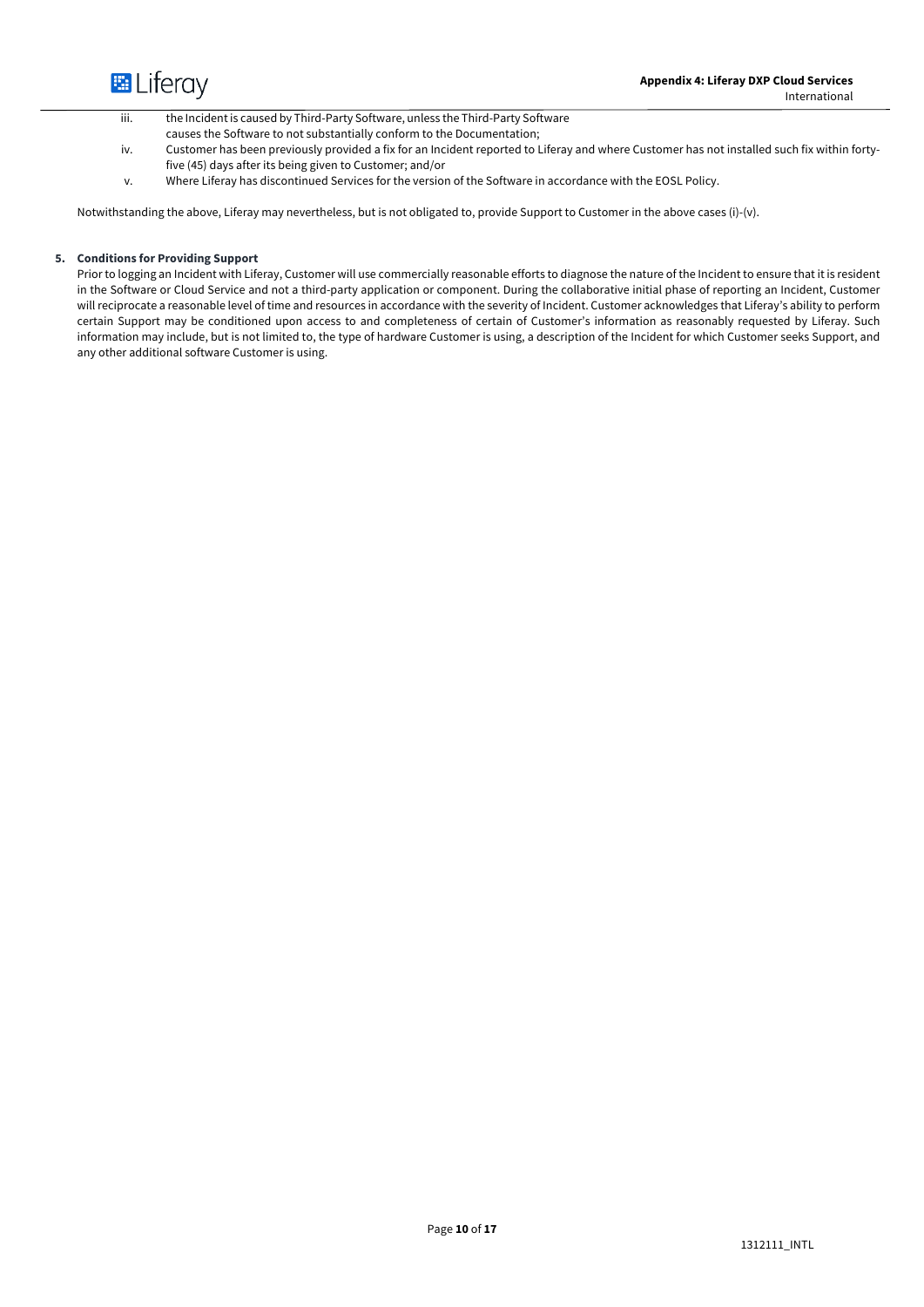Liferay Cloud Infrastructure Services ("Infrastructure Services") is a "platform as a service" Cloud Service that enables deployment, management, use and hosting of Liferay Software on Liferay Cloud Infrastructure. For clarity and avoidance of doubt, Infrastructure Services are a Cloud Service, as described in Section 2.1 of the body of this Appendix, are included in certain Cloud Subscriptions as specified in an applicable Schedule and are not available for purchase on a standalone basis.

#### **1. Definitions**

**"Complete Shutdown"** means the production environment for the Customer Application is completely shut down due to an Incident.

**"Scheduled Maintenance"** is the Maintenance conducted at regular intervals and during the time windows specified at https://help.liferay.com/hc/enus/articles/360032562611-DXP-Cloud-Platform-Release-Schedule ("Scheduled Maintenance Window"), which generally does not require the Infrastructure Services to be offline, but may lead to short periods of instability and downtime of up to one (1) clock hour.

**"Unscheduled Maintenance"** is Maintenance outside of the Scheduled Maintenance Window, required to resolve issues that are critical (e.g. security patches, fixes for Severity 1 Incidents) for the Liferay Cloud Infrastructure.

#### **2. Scheduled and Unscheduled Maintenance**

Liferay intends to periodically update, upgrade, backup, improve and/or discontinue certain functionality associated with the Infrastructure Services and Customer's user experience. As a result, the Infrastructure Services may be substantially modified. Liferay reserves the right at any time to change and/or discontinue any or all of the Infrastructure Services (including the underlying platforms and application programming interfaces ("**APIs**") and/or application binary interfaces ("**ABIs**") which may inhibit Customer's ability to use existing applications. Liferay will use reasonable efforts to provide advance notice of material changes to the Services on the applicable Infrastructure Services website.

If Liferay expects a downtime due to the Scheduled Maintenance, Liferay will notify Customer at least fourteen (14) days in advance. If Unscheduled Maintenance shall be required and Liferay expects any downtime due to the Unscheduled Maintenance, Liferay will notify Customer at least four (4) hours prior to the Unscheduled Maintenance. Any notifications of upcoming Maintenance will be provided via email to the Designated Contacts and include reason for the downtime, expected duration of the downtime and contact information.

Liferay will perform Unscheduled Maintenance to address Severity 1 issues. Liferay will address Severity 2 and Severity 3 issues through Scheduled Maintenance.

#### **3. Availability and Service Credits**

#### **3.1 Monthly Availability**

Liferay conducts continuous automatic and manual monitoring of the Infrastructure Services to proactively address any potential performance issues. Infrastructure Services provide for certain tools, which allow Customer to monitor its Customer Application.

Liferay will use commercially reasonable efforts to maintain Monthly Availability for the Infrastructure Services at or above 99,95%, except for: (a) Unscheduled Maintenance resulting in planned downtime of which Customer has been given advance notice or Scheduled Maintenance (together **"Planned Downtime**"), or (b) any unavailability caused by circumstances beyond Liferay's reasonable control, including without limitation, force major, acts of government, floods, fires, earthquakes, civil unrest, acts of terror, strikes or other labor problems (other than those involving Liferay employees), internet or web service provider failures or delays, or denial of service attacks ("**Exculpated Downtime**").

"Monthly Availability" or "**MA**" is calculated using the following equation: MA = 100% – ((DT/43800) \* 100%)

"**DT**" or "**Down Time**" is defined as the total number of minutes of Complete Shutdown occurring in a calendar month that is not Scheduled Maintenance or Exculpated Downtime. For example, twenty-two (22) minutes of DT in a calendar month result in a Monthly Availability of 99.94%.

Customer may view information about the average downtime for all Infrastructure Services' assets and the applicable region(s), including historical data about downtimes, root cause and solution, through the applicable Infrastructure Services website.

#### **3.2 Service Credits**

In the event that Monthly Availability in a calendar months falls below 99.95%, Customer may request a service credit. Such request must be submitted to Liferay in writing no later than five (5) working days from the end of the concerned calendar months. The service credit amount shall be calculated by applying the percentage indicated in the table below to the pro rata portion of the Subscription Fees paid by Customer for the use of the applicable Cloud Subscription in the concerned calendar month ("Service Credits"):

#### **Table 4.B-3.2**

| <b>MA Percentage</b> | <b>Service Credit calculation percentage</b> |
|----------------------|----------------------------------------------|
| 99.80 to 99.94%      | 5%                                           |
| 99.50 to 99.79%      | 10%                                          |
| Below 99.49%         | 25%                                          |

Service Credits owed by Liferay to Customer shall be credited to Customer's account with the concerned Cloud Subscription and applied to future or additional purchases of Liferay Cloud Subscriptions. In the event of a termination of all of Customer's Cloud Subscriptions by Customer due to Liferay's material breach of the Agreement, Liferay shall refund Customer the monetary amount (in the currency in which Subscription Fees were paid) equal to the Service Credits unused and remaining in Customer's account. In the event of a termination for any other reason, the Service Credits shall expire.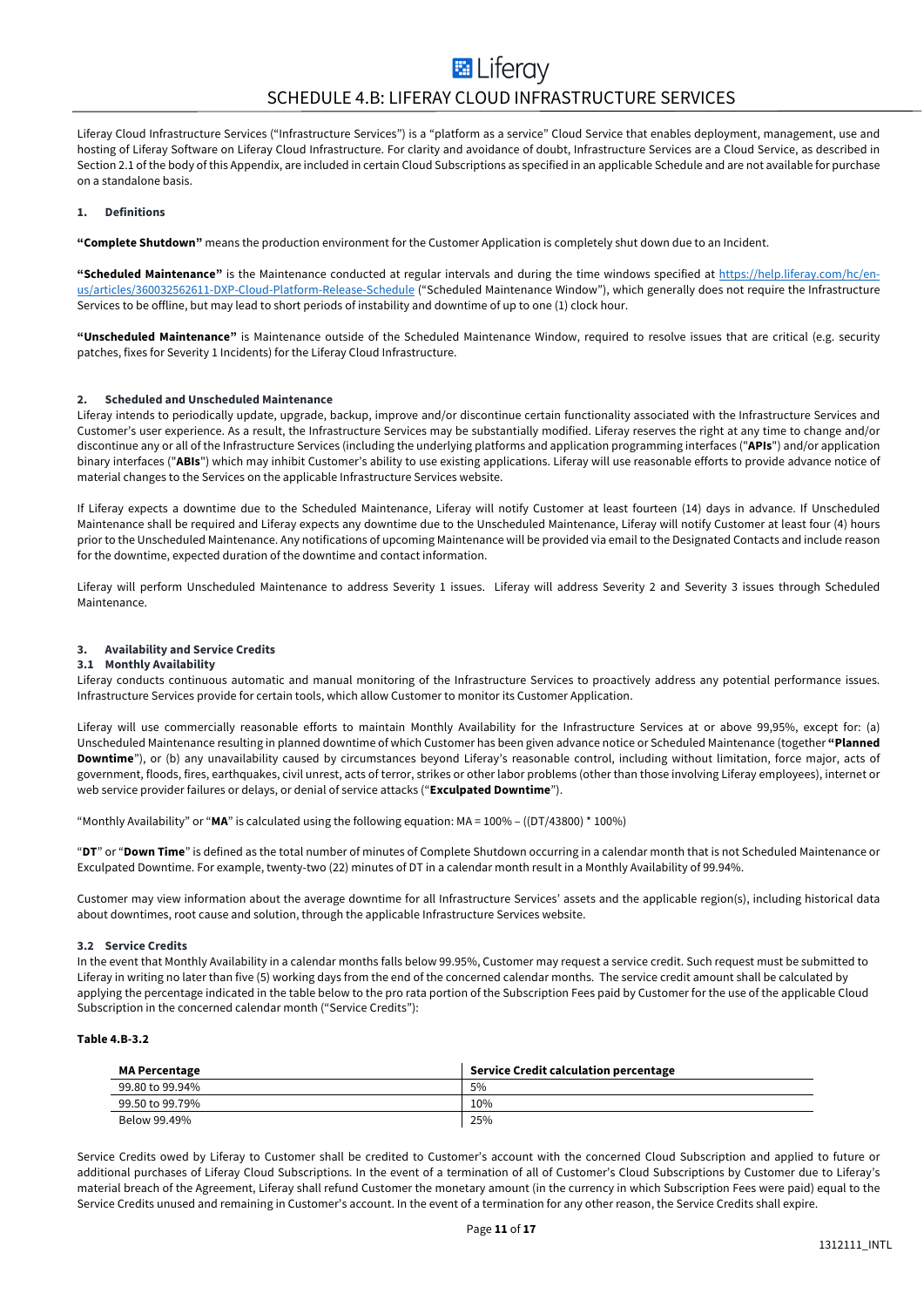## **E** Liferav SCHEDULE 4.C: LIFERAY DXP CLOUD SUBSCRIPTIONS

#### **1. Liferay DXP Cloud Subscription 1.1 Liferay DXP Cloud**

"Liferay DXP Cloud" is Liferay's Cloud Subscription offering of Liferay Software known as "Liferay Digital Experience Platform" or "Liferay DXP" preinstalled for development, deployment, management, use and hosting in the Infrastructure Services.

A Liferay DXP Cloud Subscription provides Customer the following Subscription Benefits during the Subscription Term and on a per Unit basis applicable to the Liferay DXP Cloud Subscription: Access to the Cloud Services known as "Liferay DXP Cloud" and Infrastructure Services, Customer Portal Access, Maintenance and Support for the Liferay DXP Software and for Infrastructure Services (as described in Schedule 4.B). As used in this Schedule 4.C, "Software" means the software known as Liferay DXP.

Liferay will make available the Software, and Updates and Documentation thereto, to Customer for download from Liferay's Customer Portal. Copies of such Software, Updates and Documentation downloaded from Liferay's Customer Portal and used for Development Purposes and Maintenance are governed by the Liferay DXP End User License Agreement located at: https://web.liferay.com/legal/doc/eula/dxp/1001911\_cloud ("DXP EULA"). For clarity, the usage rights for Instances used for Production, Non-Production or Back Up Purposes are limited to the Instances of Liferay DXP Software preinstalled by Liferay for Customer in the Liferay Cloud Infrastructure. Each copy of Software provided for Development Purposes provides Customer an entitlement to use the Software limited to use on one (1) development workstation and for up to ten (10) unique IP addresses, as further described in the DXP EULA.

The Unit by which Liferay measures a Customer's use of the Liferay DXP Cloud Subscription is an Instance of the Software component known as "Liferay DXP" preinstalled by Liferay for the Customer in the Liferay Cloud Infrastructure. Each such Subscription Unit is defined by the Sizing of an Instance and its Designated Purpose. Available Sizing options are as described in the following table:

#### **Table 4.C-1.1**

| <b>Sizing</b> | Number of vCPUs that will be<br>accessible by each Instance                                                     | <b>Memory assigned</b><br>to each Instance |
|---------------|-----------------------------------------------------------------------------------------------------------------|--------------------------------------------|
|               | Up to twelve (12)                                                                                               | Up to 16 GB                                |
| м             | Up to sixteen (16)                                                                                              | Up to 32 GB                                |
|               | Up to thirty two (32)                                                                                           | Up to 64 GB                                |
| $\sim$<br>__  | the contract of the contract of the contract of the contract of the contract of the contract of the contract of |                                            |

\*Each Subscription provides for an unlimited number of Accounts. An Account designated by Customer as an "administrator" is enabled to add additional Accounts.

Liferay DXP Cloud Subscriptions are also made available by Liferay in bundled packages of Instances, sometimes together with Units of other Subscriptions. The applicable Unit for each such package is a "Package". Where applicable, an Order Form will identify the contents of a Package.

If the number of Instances that Customer deploys, uses or executes Liferay DXP exceeds the number of Instances for which Customer has paid for an active Liferay DXP Cloud Subscription, Customer is required to purchase additional Liferay DXP Cloud Subscriptions, at the appropriate Sizing and for the appropriate Designated Purpose, to cover this exceeding number of Instances. If Customer's Liferay DXP Cloud Subscription is used for an Instance that exceeds the allotted Sizing for such Instance, Customer is required to purchase the appropriate Sizing of Instance to cover the exceeded capacity. Customer's use of the Liferay DXP Cloud Subscriptions is subject to certain capacity limitations as set forth in the Documentation.

Liferay DXP Cloud Subscriptions are available for the following Designated Purposes: Non-Production, Production or Backup.

#### **1.2 Supplemental Software Conditions**

Liferay DXP Cloud Subscriptions also include access to Software solutions and tools for download from Liferay's website. Except for the cases listed below, the Software is licensed under the DXP EULA and includes access to Maintenance and Support for such Software.

- Some Software provided as part of Liferay DXP is designed to be used on workstations, e.g. Software provided for Development Purposes or to be used on the client-side as connectors to server based software. These Software components are identified at https://liferay.com/legal/client-side and subject to a different EULA located at https://web.liferay.com/legal/doc/eula/clients/1001911\_cloud and limited to the Subscription Term of Customer's applicable Cloud Subscription. Any Updates in response to Incidents reported for workstation and client-side installations of Software are generally limited to new versions and releases of the affected Software due to additional collaboration required with development teams for analysis of root causes. Liferay may nevertheless provide software fixes, updates, upgrades, enhancements, additions, corrections, modifications, when and if they are made available.
- Free Liferay Subscription Apps. Access to Free Liferay Subscription Apps is included with a Liferay DXP Cloud Subscription without additional Subscription Fees and made available in the "Subscription App" category of Liferay's Marketplace (displayed as "Free" Apps), rather than through Customer Portal, subject to DXP EULA and limited to the Liferay DXP Cloud Subscription Term.
- Liferay Lab Apps. Liferay provides certain preview-based technology called "Liferay Labs Apps" without any Subscription Benefits, subject to the DXP EULA and limited to the Liferay DXP Cloud Subscription Term.

#### **2. Auto-Scaling**

Liferay DXP Cloud Subscriptions includes a feature that allows Customer to deploy and use additional Instances of Liferay DXP Cloud Subscriptions in excess of the number of Instances for which Customer maintains active Liferay DXP Cloud Subscriptions ("Base DXP Cloud Subscription") and on an on-demand basis ("Auto-Scaling"). Customer may enable Auto-Scaling subject to the terms and conditions of the Agreement by activating the capability through the DXP Cloud console.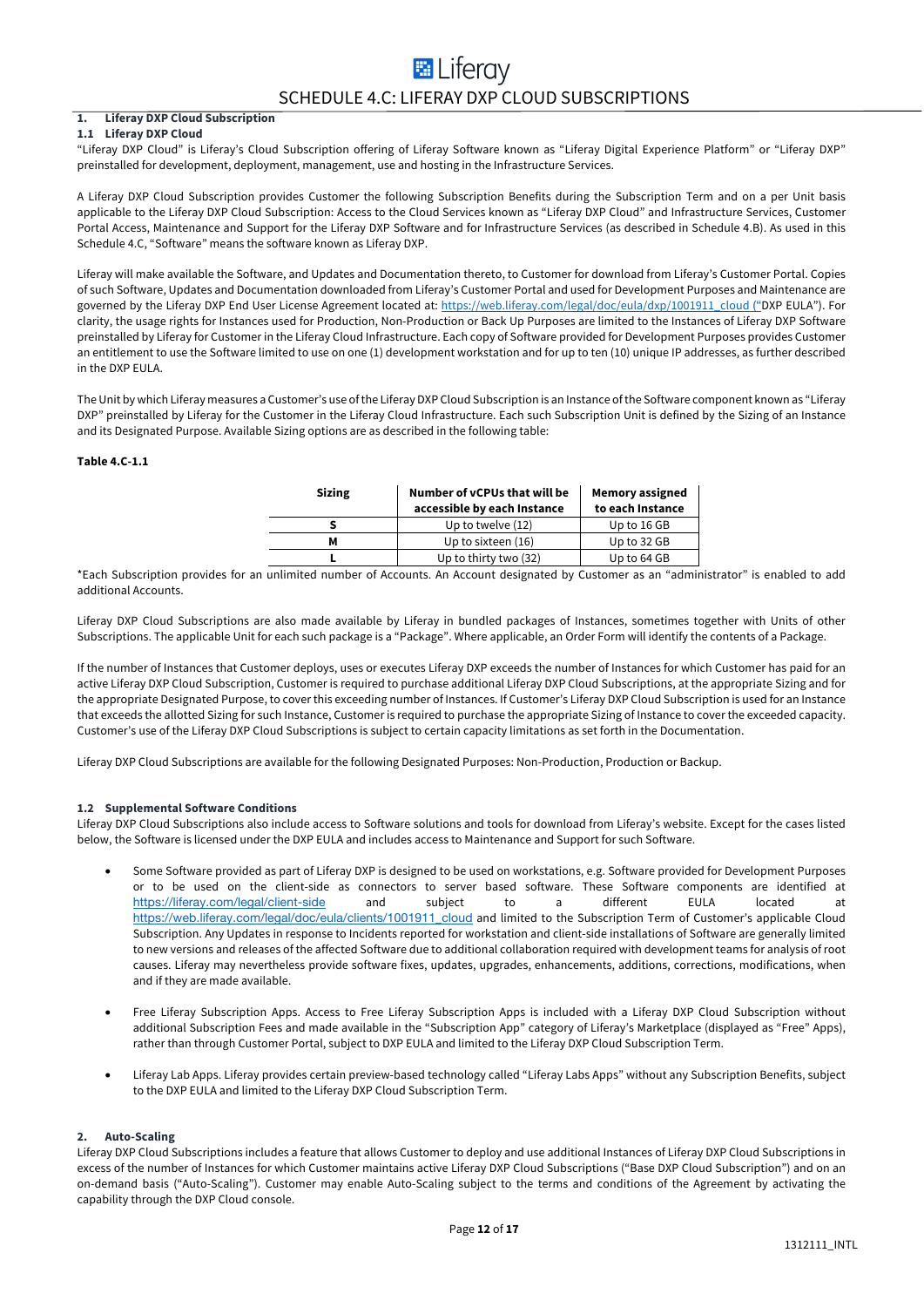Pricing for each Instance of Liferay DXP Cloud Subscription utilized through Auto-Scaling is based on the number of clock hours during which Customer utilizes each such Instance. For pricing purposes, total usage during a calendar quarter will be rounded up to the nearest full clock hour.

The price per Unit is defined by the Sizing of the additional Instance that Customer utilizes in accordance with Table 4.C-1.1.

Liferay will issue an invoice to Customer for Fees applicable to use of Auto-Scaling after each quarter that Customer deploys, uses or executes Auto-Scaling Instances and Customer will pay such invoice(s) in accordance with the Agreement. Unless otherwise specified in the applicable Order Form or another written agreement, the price per Unit is set forth on the pricing page accessible through Customer Portal and may be updated by Liferay from time to time.

Liferay will record Auto-Scaling usage, starting from the start time and ending at the end time, for each connected Instance ("Instance Uptime"). Liferay may invoice Customer for the total Instance Uptime of all Instances utilized through Auto-Scaling not covered by a Base DXP Cloud Subscription, rounded up to the nearest whole hour.

#### **3. Migrating Customer Application off of the Liferay Cloud Infrastructure**

Customer may, at any time during the Subscription Term of its valid Liferay DXP Cloud Subscription, migrate its Customer Application off of the Liferay Cloud Infrastructure to another hosting environment (e.g., on-premises, third party cloud, etc.). In the event of such a migration, Customer will be required to migrate all Instances of Liferay DXP Software utilized for purposes of the concerned Customer Application off of the Liferay Cloud Infrastructure. For clarification, for a specific Customer Application, Customer may not use some Instances of Liferay DXP within the Liferay Cloud Infrastructure and other Instances in another hosting environment. Liferay will provide Customer an activation key for each migrated Instance of the Software for the corresponding Designated Purpose (Production, Non-Production or BackUp) for which Customer is maintaining an active Liferay DXP Cloud Subscription. Customer's use of the Instances of the Liferay DXP Software outside of Liferay Cloud Infrastructure, including any Updates provided to Customer as part of the Maintenance during the Term of Customer's Liferay DXP Cloud Subscription and installed by Customer outside of Liferay Cloud Infrastructure, provided within the migration process, is exclusively governed by the terms of the DXP EULA.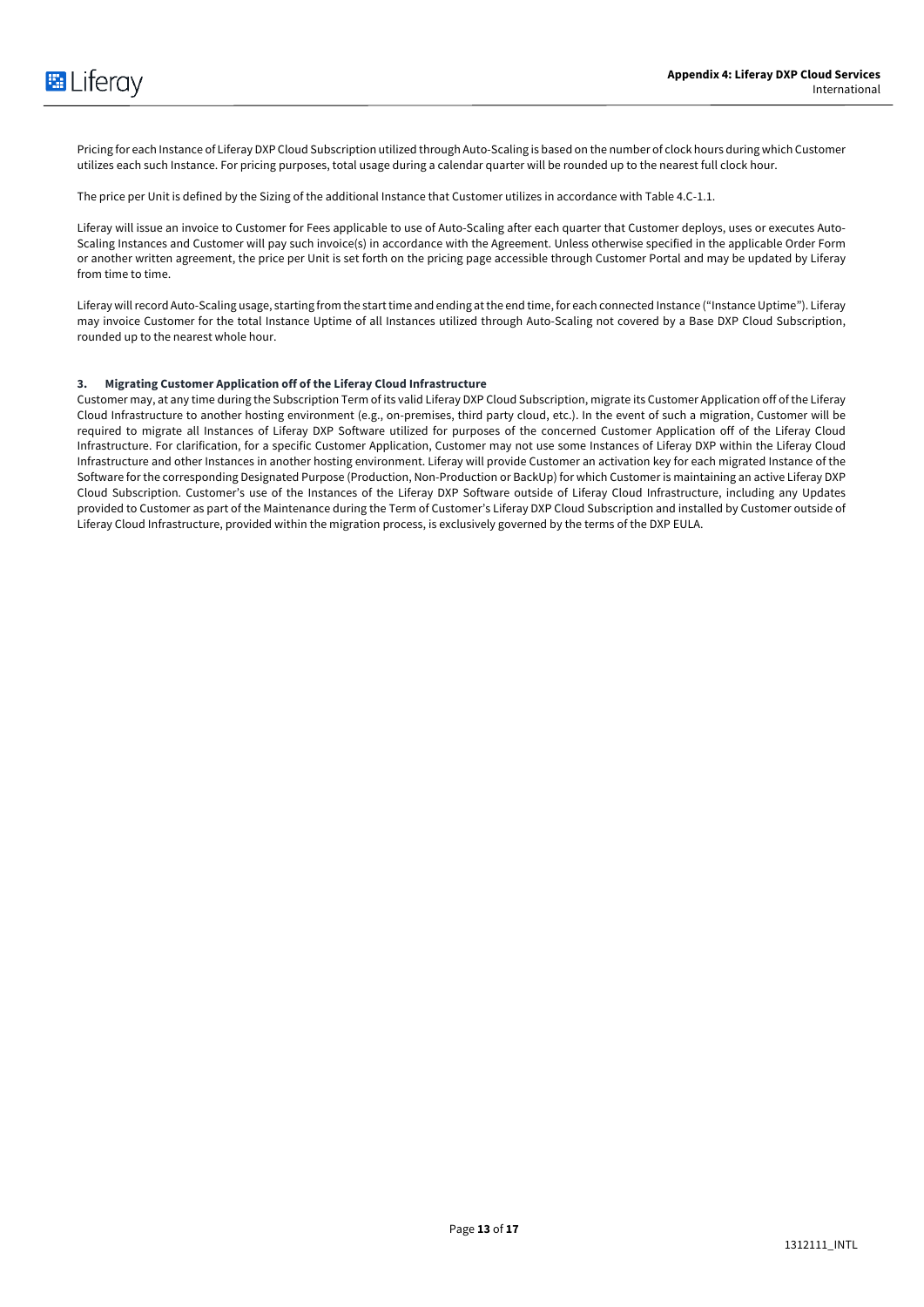# **E** Liferay SCHEDULE 4.D: LIFERAY DXP CLOUD ADD-ON SUBSCRIPTIONS

#### **1. Enterprise Search for DXP Cloud Subscriptions**

Enterprise Search for DXP Cloud Add-On Subscriptions provide access to certain Third-Party Software preinstalled by Liferay in the Liferay Cloud Infrastructure ("Search Software"). This Search Software is a search server with additional functionality and capabilities

In addition, the Liferay Enterprise Search for DXP Cloud Add-On Subscription includes Support and Maintenance for the Search Software, provided that Support requires an active underlying Liferay DXP Cloud Subscription.

The Search Software is made available for download from the Search Software provider's website with the purchase of the applicable Add-On Subscription and is licensed under the EULA(s) located at: www.liferay.com/legal/enterprise-search-eula. Any server-side Liferay Software that enables the use of the Search Software provided under Liferay Enterprise Search for DXP Cloud Add-On Subscription is governed by the terms and conditions of the Liferay DXP EULA as set forth in Schedule 4.C-1.1 above.

The Unit for Enterprise Search Add-on Subscription is an Instance.

Enterprise Search Add-On Subscriptions and the Search Software may only be used in connection with Customer's use of Liferay DXP Cloud Subscriptions.

#### **2. Liferay Analytics Cloud for DXP Cloud Subscription**

#### **2.1 Liferay Analytics Cloud Subscription Plans**

The Unit for Liferay Analytics Cloud for DXP Cloud ("LAC") Subscriptions is a Plan. The Pricing for each Plan is defined by the maximum number of Named Individuals and maximum number of Page Views, as set forth in the Table below:

#### **Table 4.D-2.1**

| Plan            | Max. Number of<br><b>Named Individuals</b> | Max. Number of<br><b>Page Views</b> |
|-----------------|--------------------------------------------|-------------------------------------|
| <b>Business</b> | 10.000                                     | 5,000,000                           |
| Enterprise      | 100,000                                    | 60,000,000                          |

\*Each Plan provides for an unlimited number of Customer Users.

Customers must acquire a LAC Subscription with the appropriate Plan (Business or Enterprise) based on the estimated number of Named Individuals visiting Customer's Page and Page Views in the applicable Subscription Term. If the number of Named Individuals or Page Views for which Customer utilizes LAC Subscription exceeds the number of Named Individuals or Page Views for which Customer has an active LAC Subscription in the applicable Subscription Term, Customer is required to immediately upgrade to the appropriate Plan or purchase appropriate LAC Add-On Subscriptions as set forth in Section 6.2 below to cover this exceeding number of Named Individuals and Page Views for the remainder of the Subscription Term. The Fees for the higher Plan or Add-On Subscription will be applied on pro-rata basis based on the remainder of the Subscription Term beginning with the day on which either the maximum number of Named Individuals or Page Views is exceeded, whichever occurs first.

During the Subscription Term, Customer's LAC Subscription provides Customer with the following Subscription Benefits: Cloud Access (to LAC Cloud Service), Customer Portal Access, and Support. Documentation applicable to LAC can be accessed at: https://help.liferay.com.

Liferay intends to periodically update, upgrade, backup, improve and/or discontinue certain functionality associated with LACand Customer's user experience. As a result, LAC may be substantially modified. Liferay reserves the right at any time to change and/or discontinue any or all of LAC (including the underlying platforms and application programming interfaces ("APIs") and/or application binary interfaces ("ABIs") which may inhibit Customer's ability to use existing applications). Liferay will use reasonable efforts to provide advance notice of material changes to LAC on the applicable LAC Services website.

Support for LAC will be provided through a web-based issue tracker application. Customer may submit Incidents relating to LAC via chat. In addition, Customers utilizing LAC Subscriptions with the Enterprise Plan may report Incidents via phone. Chat and phone-based Support will be available during Business Hours. Notwithstanding anything to the contrary set forth in Schedule 4.A of this Appendix, Acknowledge Receipt Time for Incidents relating to LAC shall be one (1) Business Day irrespective of the channel used to submit an Incident, whereby priority will be given to the Incidents submitted by the customers utilizing LAC Subscriptions with the Enterprise Plan. Liferay is not obligated to provide Support if an Incident relates to Customer's integration of LAC with data sources based on any technology that is not software known as "Liferay DXP" or other technology not supported in accordance with https://liferay.com/services/support/compatibility-matrix.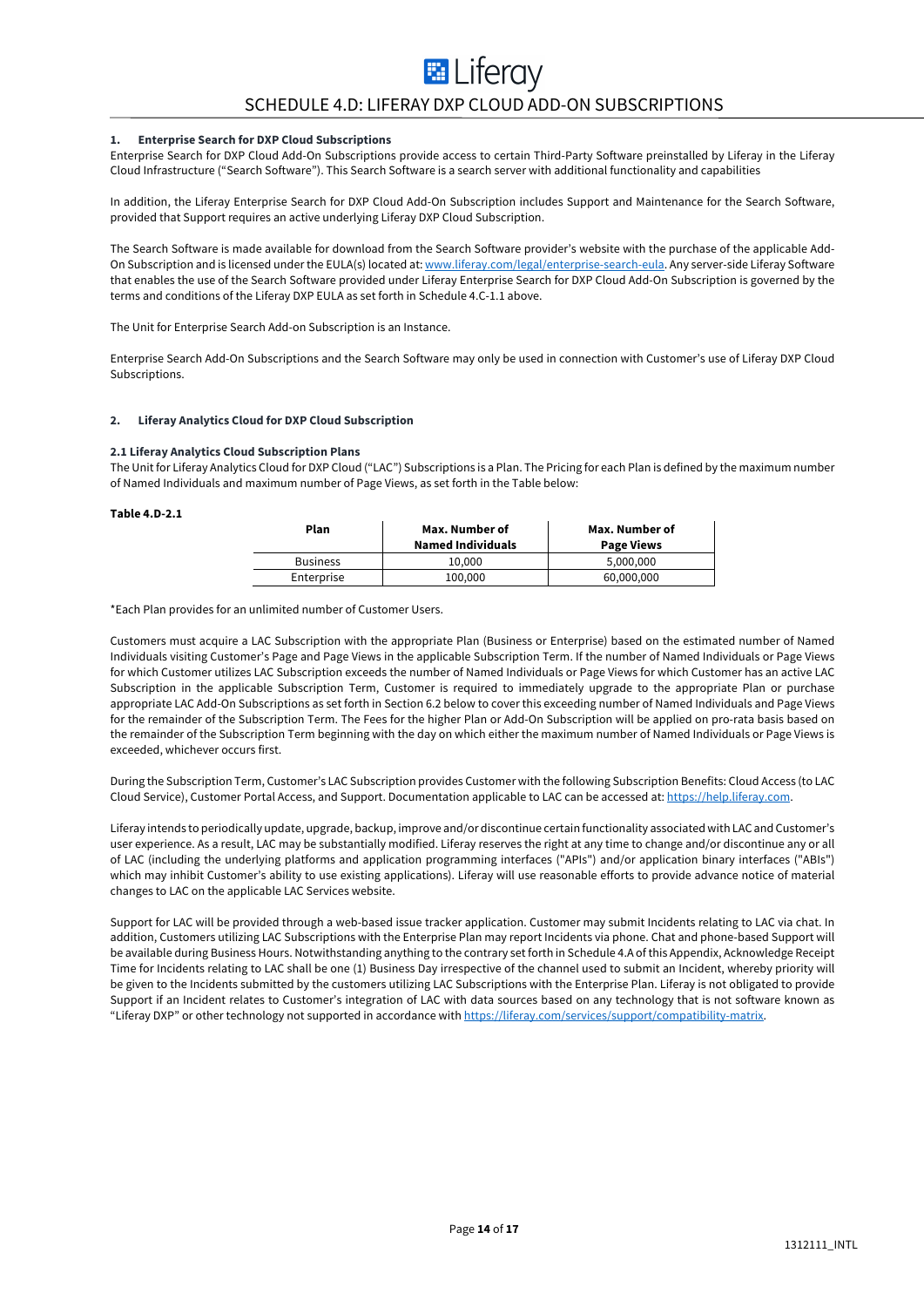

Free trial access to LAC Subscriptions are available. Such free trials grant Customers up to 300,000 Page Views or 1,000 Name Individuals, for up to three (3) months.

#### **2.2 Liferay Analytics Cloud Add-On Subscriptions**

Customer may incrementally increase the Named Individual or Page View limits of its Business or Enterprise Plan by purchasing an appropriate LAC Add-On Subscription with the appropriate Plan, e. g. a LAC "5,000 Named Individuals" Add-On Subscription increases the maximum number of Named Individuals by 5,000 Named Individuals, while a LAC "5,000,000 Page Views" Add-On Subscription increases the maximum number of Page Views by 5,000,000 Page Views.

#### **3. Liferay Paid Apps for DXP Cloud Add-On Subscriptions**

Liferay Paid Apps are those Liferay Subscription Apps that are subject to Fees (displayed as "Paid" Apps) in the Liferay Marketplace and are not Free Liferay Subscription Apps. Liferay Paid Apps require an active Liferay DXP Cloud Subscription at the time of purchase. A Liferay Paid App Add-On Subscription may only be used with Liferay Software during the term of Customer's valid Liferay DXP Cloud Subscription.

A Liferay Paid App Add-On Subscription provides Customer the following Subscription Benefits during the Subscription Term and on a per Unit basis: Customer Portal Access, Maintenance and Support, provided that Support requires an active underlying Liferay DXP Cloud Subscription.

The Unit for Liferay Paid Apps Add-On Subscriptions is an Instance.

Liferay Paid App Add-On Subscriptions are available as "Standard" and "Developer" versions. The Developer versions have a limitation of ten (10) unique IP addresses.

#### **4. Designated Contact Add-on Subscription**

Designated Contact Add-on Subscriptions are available as optional add-on Subscriptions to an active Liferay DXP Cloud Subscription. Designated Contact DXP Cloud Add-on Subscriptions entitle Customer to an additional Designated Contact. The Unit for Designated Contact Add-on Subscriptions is the number of additional Designated Contacts.

#### **5. Extended Premium Support DXP Cloud Subscription**

The Extended Support DXP Cloud Subscription extends the benefits associated with the Premium Support Phase for Maintenance and Support of certain Liferay Software used by Customer within the scope of its Liferay DXP Cloud Service beyond the end of Premium Support Phase, as defined in the EOSL Policy. Extended Premium Support DXP Cloud Subscriptions must be purchased before the Premium Support Phase ends (as defined in the EOSL Policy).

Each Extended Premium Support DXP Cloud Subscription requires an underlying and active Liferay DXP Cloud Subscription. For example, the Liferay Extended Premium Support Subscription is not available for Customer Applications for which Customer does not have an active Liferay DXP Cloud Subscription.

If purchased, the Extended Premium Support DXP Cloud Subscription is provided for a period of up to three (3) years immediately following the end of the Premium Support Phase. The Unit, Designated Purpose and Support Level for Liferay Extended Premium Support DXP Cloud Subscriptions are the same as for Customer's underlying active Liferay DXP Cloud Subscription.

#### **6. Third Party Add-On Subscriptions**

Liferay resells certain third party Add-On Subscriptions for External Offerings (each, a "Third Party Subscriptions"). Such subscriptions will be identified on an applicable Order Form as a Third Party Subscriptions. Additionally, the applicable Order Form will identify the third party provider of the applicable Third Party Subscription and any end user terms applicable to the Third Party Subscription, which are entered into directly between Customer and the third party provider.

Any support services for such Third Party Services is not within the scope of Support and, if available to Customer, are subject to separate terms and conditions between Customer and the provider of the Third Party Services.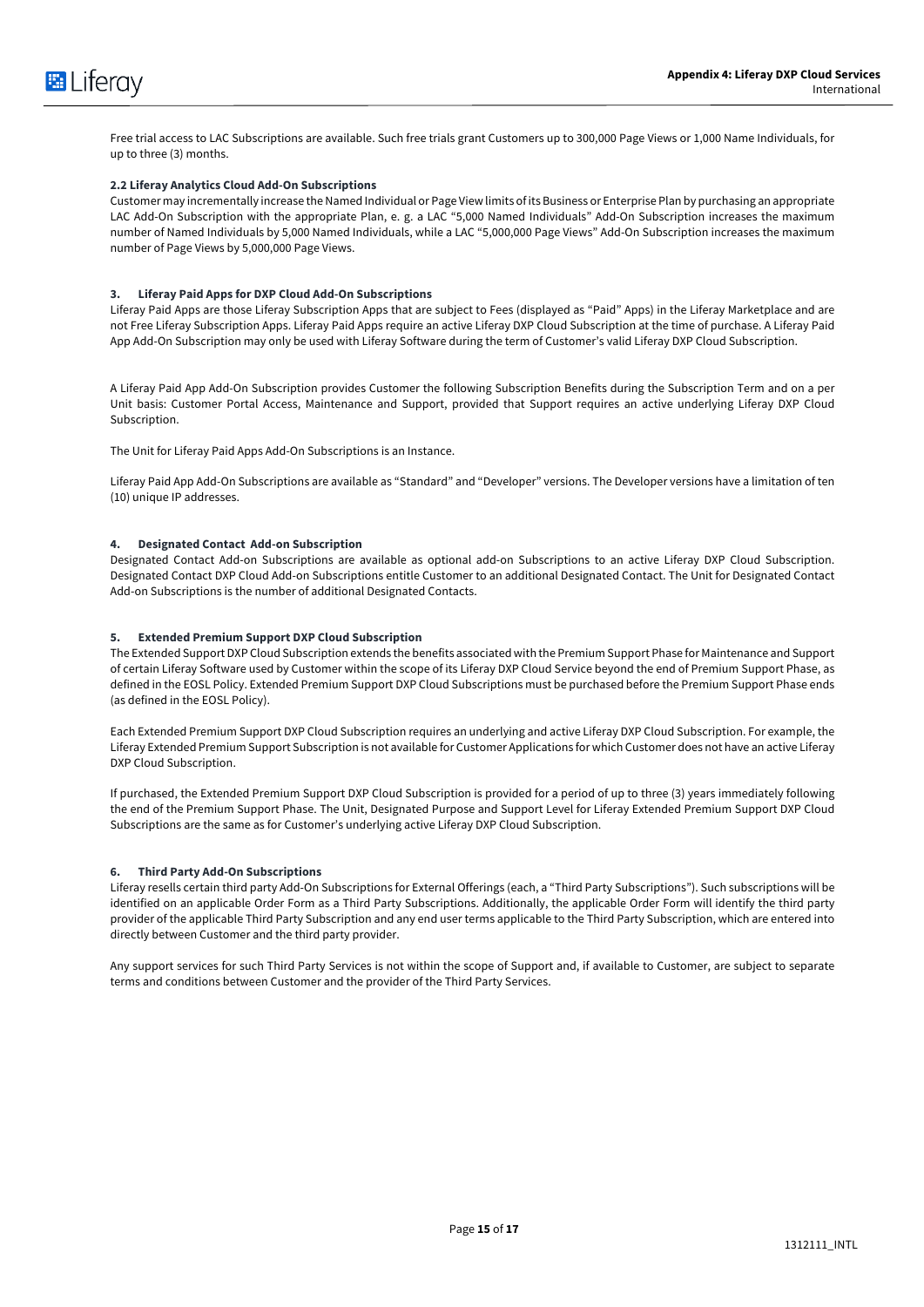# **EL** Liferay SCHEDULE 4.E: LIFERAY COMMERCE FOR DXP CLOUD SUBSCRIPTIONS

#### **1. General**

"Liferay Commerce for DXP Cloud" is Liferay's Cloud Subscription offering of Liferay Software known as "Liferay Commerce" preinstalled for development, deployment, management, use and hosting in the Liferay Cloud Infrastructure ("LC Cloud Subscription").

A LC Cloud Subscription provides Customer the following Subscription Benefits during the Subscription Term and on a per Unit basis applicable to the Liferay Commerce for DXP Cloud Subscription: Access to the Cloud Service known as "Liferay Commerce for DXP Cloud" and Infrastructure Services, Customer Portal Access (including access to Liferay Software known as "Liferay Commerce"), Maintenance and Support for the Software and for Infrastructure Services (as described in Schedule 4.B). As used in this Schedule 4.E, "Software" means Liferay Commerce.

The Unit by which Liferay measures a Customer's use of the Liferay DXP Cloud Subscription is an Instance of the Software component known as "Liferay DXP" preinstalled by Liferay for the Customer in the Liferay Cloud Infrastructure. Each such Subscription Unit is defined by the Sizing of an Instance and its Designated Purpose. Sizing is as described in the following table:

#### **Table 4.E-1**

| <b>Sizing</b> | Number of Cores or yCPUs that will be<br>accessible by each Instance |
|---------------|----------------------------------------------------------------------|
|               | Up to twelve (12)                                                    |
| М             | Up to sixteen (16)                                                   |
|               | Seventeen (17) or more                                               |

For each unique Customer Application for which Customer utilizes LC Cloud Subscriptions, if the number of Instances for which Customer utilizes LC Cloud Subscriptions exceeds the number of Instances for which Customer has an active LC Cloud Subscription, Customer is required to purchase additional LC Cloud Subscriptions to cover this exceeding number of Instances. If Customer's LC Cloud Subscription is used for an Instance that exceeds the allotted Sizing for such Instance, Customer is required to purchase the appropriate Sizing of Instance to cover the exceeded capacity.

LC Cloud Subscription pricing is available for the following Designated Purposes: Non-Production, Production or Backup.

Within each unique Customer Application, the number of the Instances, and their respective Sizing and Designated Purpose, of LC Cloud Subscriptions must align with the number of Instances, and their respective Sizing and Designated Purposes, of the underlying Liferay DXP Cloud Subscriptions.

LC Cloud Subscriptions also include access to certain other Software solutions and tools for download **("Supplemental Software")** licensed under the terms of the DXP EULA, Maintenance and Support for such Supplemental Software.

#### **2. Use of Liferay Commerce Subscriptions for Community Users**

To the extent Customer has been using a copy of "Liferay Commerce" software not modified by or on behalf of the Customer or a third party in any way (except using permitted methods of extending the Software defined in the Documentation, such as using the Liferay Plugins SDK and developing Liferay EXT Plugins) originally obtained under the terms of an open source license ("Copy"), and wishes to continue using such Copy under a LC Cloud Subscription, the following applies: (i) the components of the Copy licensed by Liferay under an open source license shall, as of the beginning of applicable Subscription Term, be deemed to be licensed under the DXP EULA; and (ii) notwithstanding anything to the contrary set forth in Section 1 of the main body of this Appendix, the term "Software" as used in this Appendix, shall for purposes of Liferay Commerce Subscriptions, include such Copy and certain Add-Ons.

#### **3. Liferay Commerce Add-Ons**

Certain Liferay Commerce Subscriptions combine the Subscription Benefits of a Liferay Commerce Subscription as described above with certain add-ons in the form of additional functionality, capacity or other additional services ("**Commerce Add-Ons**"). Any included Commerce Add-Ons will be identified in the applicable Order Form.

#### **3.1 Liferay Commerce Software Add-Ons**

If a Commerce Add-On includes additional software (a "Commerce Add-On Software") the Subscription Benefits applicable to the underlying Software apply to the Commerce Add-On Software and is licensed by Liferay subject to following license terms:

Subject to Customer's compliance with the Agreement, Liferay grants Customer, during the term of the relevant LC Cloud Subscription a non-exclusive, nontransferable, non-sublicenseable, world-wide right to use the Commerce Add-On Software solely for purposes of the associated Cloud Subscription and limited to the number and Sizing of Instances and their respective Designated Purposes for which Customer has acquired the applicable LC Cloud Subscriptions. Customer is hereby notified that the Commerce Add-On Software may contain time-out devices, counter devices, and/or other devices intended to ensure the limits of the license granted to Customer under this Section 3.1 will not be exceeded ("Limiting Devices"). If the Commerce Add-On Software contains Limiting Devices, Liferay will provide Customer with materials necessary to use the Commerce Add-On Software to the extent permitted. Customer may not tamper with or otherwise take any action to defeat, disable or circumvent a Limiting Device or other control measure, including but not limited to, resetting the Unit amount. Customer acquires only the right to use the Commerce Add-On Software and does not acquire any rights of ownership in the Commerce Add-On Software. Liferay reserves all rights to the Commerce Add-On Software not expressly granted to Customer. Customer may not: (a) modify, copy or create any derivative works of the Commerce Add-On Software; (b) decompile, disassemble or reverse engineer the Commerce Add-On Software (except to the extent permitted by applicable law without possibility of contractual waiver); (c) redistribute, encumber, sell, rent, lease, sublicense or otherwise transfer rights to the Commerce Add-On Software (except to the extent permitted herein); (d) use the Commerce Add-On Software to create a competing service; or (e) remove or alter any trademark, logo, copyright or other proprietary notices, legends, symbols or labels in the Commerce Add-On Software. Upon termination of the